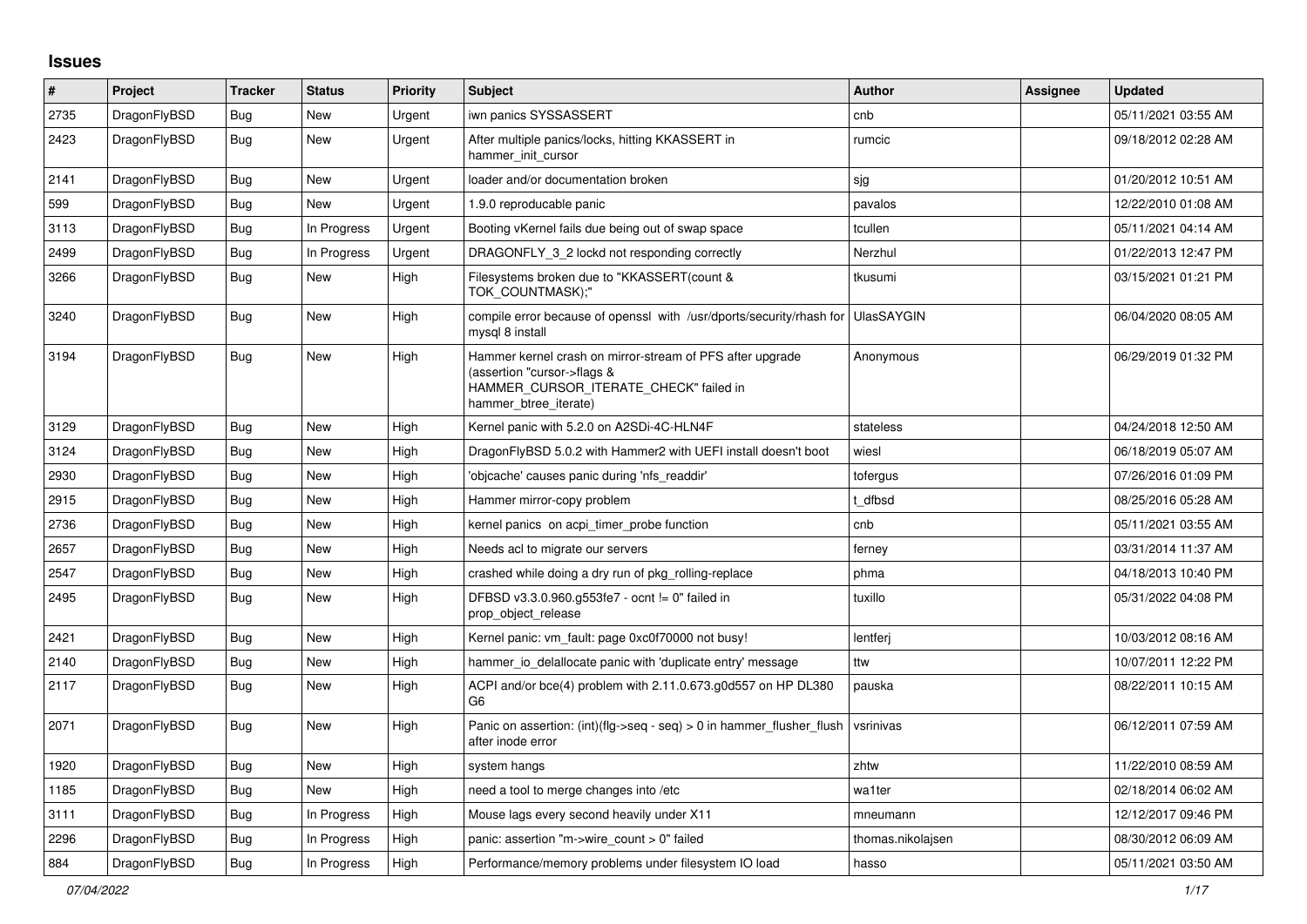| #    | Project      | <b>Tracker</b> | <b>Status</b> | <b>Priority</b> | <b>Subject</b>                                                                                            | <b>Author</b>   | <b>Assignee</b> | <b>Updated</b>      |
|------|--------------|----------------|---------------|-----------------|-----------------------------------------------------------------------------------------------------------|-----------------|-----------------|---------------------|
| 2638 | DragonFlyBSD | <b>Bug</b>     | Feedback      | High            | Fix machdep.pmap_mmu_optimize                                                                             | tuxillo         |                 | 05/11/2021 04:07 AM |
| 2396 | DragonFlyBSD | <b>Bug</b>     | Feedback      | High            | Latest 3.1 development version core dumps while destroying master<br><b>PFS</b>                           | sgeorge         |                 | 01/23/2013 04:10 PM |
| 2347 | DragonFlyBSD | Bug            | Feedback      | High            | Hammer PFSes destroy does not give back full space allocated to<br><b>PFS</b>                             | sgeorge         |                 | 07/19/2012 01:11 AM |
| 1831 | DragonFlyBSD | <b>Bug</b>     | Feedback      | High            | HAMMER "malloc limit exceeded" panic                                                                      | eocallaghan     | dillon          | 06/04/2022 04:38 AM |
| 2870 | DragonFlyBSD | <b>Bug</b>     | <b>New</b>    | High            | Broken text and icons when glamor acceleration is used                                                    | 375gnu          | ftigeot         | 01/31/2016 12:13 AM |
| 2825 | DragonFlyBSD | Bug            | New           | High            | 3x dhclient = hanging system (objcache exhausted)                                                         | jaccovonb       | sepherosa       | 05/11/2021 03:55 AM |
| 1198 | DragonFlyBSD | <b>Bug</b>     | New           | High            | DDB loops panic in db_read_bytes                                                                          | corecode        | tuxillo         | 05/11/2021 03:51 AM |
| 3205 | DragonFlyBSD | Bug            | Feedback      | High            | Go compiler net test failing                                                                              | t_dfbsd         | tuxillo         | 05/10/2021 02:45 AM |
| 2828 | DragonFlyBSD | Bug            | <b>New</b>    | High            | On AMD APUs and Bulldozer CPUs, the machdep.cpu_idle_hlt<br>sysctl should be 3 by default                 | vadaszi         | vadaszi         | 05/11/2021 04:07 AM |
| 3319 | DragonFlyBSD | <b>Bug</b>     | <b>New</b>    | Normal          | setproctitle() calls can change effect of later setproctitle() calls                                      | tonyc           |                 | 06/29/2022 06:10 PM |
| 3316 | DragonFlyBSD | <b>Bug</b>     | <b>New</b>    | Normal          | hammer2 dirent create() allows creating >1 dirents with the same<br>name                                  | tkusumi         |                 | 06/05/2022 12:35 PM |
| 3313 | DragonFlyBSD | Bug            | New           | Normal          | Can't boot from my live USB at all. The kernel loading process<br>hangs.                                  | rempas          |                 | 06/03/2022 12:16 AM |
| 3312 | DragonFlyBSD | Submit         | <b>New</b>    | Normal          | hammer2: redundant chain modify after chain creation                                                      | tkusumi         |                 | 05/15/2022 01:35 PM |
| 3302 | DragonFlyBSD | Bug            | New           | Normal          | Will not boot on System76 Lemur Pro (lemp10)                                                              | piecuch         |                 | 11/03/2021 10:21 AM |
| 3301 | DragonFlyBSD | Bug            | New           | Normal          | Gkrellm from the packages is not showing logged in users in main<br>window, logged in users always $== 0$ | adrian          |                 | 01/08/2022 04:24 AM |
| 3300 | DragonFlyBSD | Bug            | <b>New</b>    | Normal          | Running Xvnc from TigerVNC package through the INETD daemon<br>in TCP WAIT mode fails hard                | adrian          |                 | 01/08/2022 04:25 AM |
| 3298 | DragonFlyBSD | Bug            | New           | Normal          | Running "w" and having logged in via XDM through VNC, "w" prints<br>an extra error message                | piecuch         |                 | 10/25/2021 09:16 AM |
| 3284 | DragonFlyBSD | <b>Bug</b>     | <b>New</b>    | Normal          | Wrong towlower() result for U+038A                                                                        | bhaible         |                 | 07/10/2021 03:34 AM |
| 3283 | DragonFlyBSD | Bug            | New           | Normal          | mknodat() cannot create FIFOs                                                                             | bhaible         |                 | 07/10/2021 03:34 AM |
| 3282 | DragonFlyBSD | <b>Bug</b>     | New           | Normal          | unexpected errno value from fopen()                                                                       | bhaible         |                 | 07/10/2021 03:34 AM |
| 3281 | DragonFlyBSD | Bug            | New           | Normal          | Crash after leaving unattended for a while                                                                | bhaible         |                 | 07/10/2021 03:32 AM |
| 3280 | DragonFlyBSD | Bug            | New           | Normal          | KMS console and i915(4) not working in 6.0                                                                | cmusser         |                 | 07/10/2021 03:35 AM |
| 3278 | DragonFlyBSD | <b>Bug</b>     | New           | Normal          | Second screen image is distorted                                                                          | arcade@b1t.name |                 | 07/10/2021 03:36 AM |
| 3276 | DragonFlyBSD | Submit         | New           | Normal          | Add option controlling whether gpt expand expands the last partition<br>(needs testing)                   | falsifian       |                 | 07/10/2021 03:35 AM |
| 3252 | DragonFlyBSD | Bug            | New           | Normal          | tcsetattr/tcgetattr set errno incorrectly on non-TTY                                                      | tonyc           |                 | 10/26/2020 09:34 PM |
| 3249 | DragonFlyBSD | <b>Bug</b>     | New           | Normal          | HAMMER2 fsync(2) not working properly                                                                     | tkusumi         |                 | 09/21/2020 07:07 AM |
| 3247 | DragonFlyBSD | <b>Bug</b>     | New           | Normal          | Kernel panic doing nothing much                                                                           | phma            |                 | 09/12/2020 11:40 PM |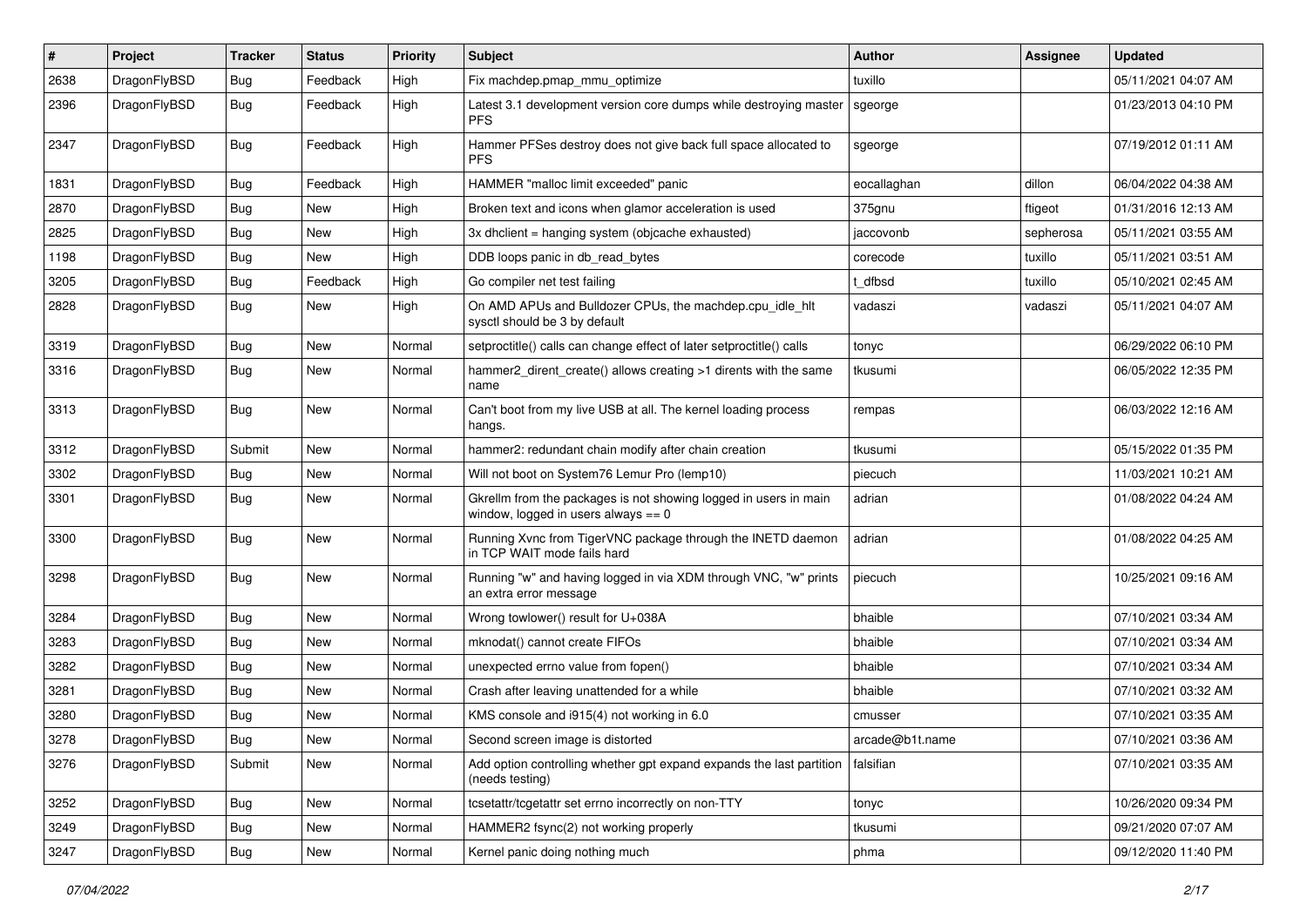| $\sharp$ | Project      | <b>Tracker</b> | <b>Status</b> | <b>Priority</b> | Subject                                                                             | <b>Author</b>     | Assignee | <b>Updated</b>      |
|----------|--------------|----------------|---------------|-----------------|-------------------------------------------------------------------------------------|-------------------|----------|---------------------|
| 3246     | DragonFlyBSD | Bug            | New           | Normal          | HAMMER2 unable to handle ENOSPC properly                                            | tkusumi           |          | 09/04/2020 11:11 AM |
| 3245     | DragonFlyBSD | Bug            | <b>New</b>    | Normal          | panic: free: guard1x fail, i915 load from loader.conf                               | polachok          |          | 08/21/2020 10:36 AM |
| 3243     | DragonFlyBSD | <b>Bug</b>     | <b>New</b>    | Normal          | SMART status not reported properly for SSD disks                                    | daftaupe          |          | 09/09/2020 11:03 PM |
| 3239     | DragonFlyBSD | <b>Bug</b>     | New           | Normal          | unable to SIGKILL glitched emacs                                                    | piecuch           |          | 05/26/2020 03:30 AM |
| 3238     | DragonFlyBSD | Bug            | <b>New</b>    | Normal          | race conditions when printing from vkernel console                                  | piecuch           |          | 05/19/2020 02:50 PM |
| 3235     | DragonFlyBSD | <b>Bug</b>     | <b>New</b>    | Normal          | Kernel panic in devfs vnops.c                                                       | mneumann          |          | 04/28/2020 07:00 AM |
| 3231     | DragonFlyBSD | Bug            | New           | Normal          | wifi drops on 5.8                                                                   | tse               |          | 04/06/2020 05:08 AM |
| 3227     | DragonFlyBSD | Submit         | New           | Normal          | Add HAMMER2 instructions in the installation medium README                          | daftaupe          |          | 03/26/2020 03:34 PM |
| 3226     | DragonFlyBSD | <b>Bug</b>     | New           | Normal          | Xorg freezes in vm: thread stuck in "objtrm1"                                       | peeter            |          | 04/08/2020 02:10 AM |
| 3225     | DragonFlyBSD | Bug            | <b>New</b>    | Normal          | nfsd freeze when using qemu                                                         | tse               |          | 03/17/2020 11:52 AM |
| 3224     | DragonFlyBSD | <b>Bug</b>     | <b>New</b>    | Normal          | Kernel panic when trying to ping6                                                   | zhtw              |          | 03/08/2020 08:55 AM |
| 3222     | DragonFlyBSD | <b>Bug</b>     | New           | Normal          | gcc - undefined reference to '_atomic_load' (missing libatomic?)                    | mneumann          |          | 02/08/2020 02:45 AM |
| 3219     | DragonFlyBSD | <b>Bug</b>     | New           | Normal          | x11/xorg port can not be build                                                      | <b>UlasSAYGIN</b> |          | 03/31/2020 08:57 AM |
| 3218     | DragonFlyBSD | <b>Bug</b>     | <b>New</b>    | Normal          | Kernel panics are not sent to comconsole when booted over EFI                       | mqudsi            |          | 12/02/2019 08:52 PM |
| 3217     | DragonFlyBSD | <b>Bug</b>     | <b>New</b>    | Normal          | rescue tools: make install fails if rescue folder doesn't exist                     | t dfbsd           |          | 11/27/2019 08:16 PM |
| 3215     | DragonFlyBSD | <b>Bug</b>     | <b>New</b>    | Normal          | Hang in tcdrain(3) after write(3)                                                   | noloader          |          | 11/25/2019 03:08 PM |
| 3209     | DragonFlyBSD | <b>Bug</b>     | New           | Normal          | svc has some minor bugs                                                             | arcade@b1t.name   |          | 10/24/2019 09:08 AM |
| 3208     | DragonFlyBSD | <b>Bug</b>     | <b>New</b>    | Normal          | Crash related to nfsd                                                               | tse               |          | 06/11/2020 05:52 AM |
| 3206     | DragonFlyBSD | Submit         | <b>New</b>    | Normal          | update psm/kbd to FreeBSD 12.0 code                                                 | htse              |          | 10/05/2019 03:49 PM |
| 3201     | DragonFlyBSD | Submit         | <b>New</b>    | Normal          | Fixes make search display                                                           | htse              |          | 08/20/2021 04:02 PM |
| 3199     | DragonFlyBSD | <b>Bug</b>     | <b>New</b>    | Normal          | PFS label not found panic                                                           | tse               |          | 08/21/2019 03:51 AM |
| 3197     | DragonFlyBSD | <b>Bug</b>     | New           | Normal          | DragonFly upgrades                                                                  | tse               |          | 04/18/2020 04:18 PM |
| 3196     | DragonFlyBSD | <b>Bug</b>     | New           | Normal          | test issue after redmine upgrade (2)                                                | tuxillo           |          | 07/05/2019 04:33 AM |
| 3189     | DragonFlyBSD | <b>Bug</b>     | New           | Normal          | Allow DragonFly Mail Agent to accept an alternate config via<br>command line switch | iang              |          | 08/16/2021 12:42 AM |
| 3184     | DragonFlyBSD | <b>Bug</b>     | <b>New</b>    | Normal          | tsleep(9) return value when PCATCH specified                                        | tkusumi           |          | 04/03/2019 06:49 AM |
| 3170     | DragonFlyBSD | <b>Bug</b>     | <b>New</b>    | Normal          | repeatable nfsd crash                                                               | tse               |          | 06/11/2020 05:52 AM |
| 3165     | DragonFlyBSD | <b>Bug</b>     | New           | Normal          | Looping at boot time                                                                | gop               |          | 12/28/2018 01:04 PM |
| 3157     | DragonFlyBSD | <b>Bug</b>     | New           | Normal          | TP-Link UE300 not working in 5.2-RELEASE                                            | tuxillo           |          | 11/15/2018 02:08 PM |
| 3147     | DragonFlyBSD | Submit         | New           | Normal          | Enable headless installation                                                        | ddegroot          |          | 10/09/2018 01:25 PM |
| 3143     | DragonFlyBSD | Bug            | <b>New</b>    | Normal          | assertion "0" failed in hammer2_inode_xop_chain_sync                                | cbin              |          | 07/18/2018 12:50 PM |
| 3142     | DragonFlyBSD | Submit         | New           | Normal          | lib/libdmsg: Unbreak using new API EVP CIPHER CTX new()                             | tkusumi           |          | 07/08/2018 04:18 AM |
| 3141     | DragonFlyBSD | <b>Bug</b>     | New           | Normal          | dhclient blocks boot process                                                        | rowo              |          | 12/16/2018 11:01 AM |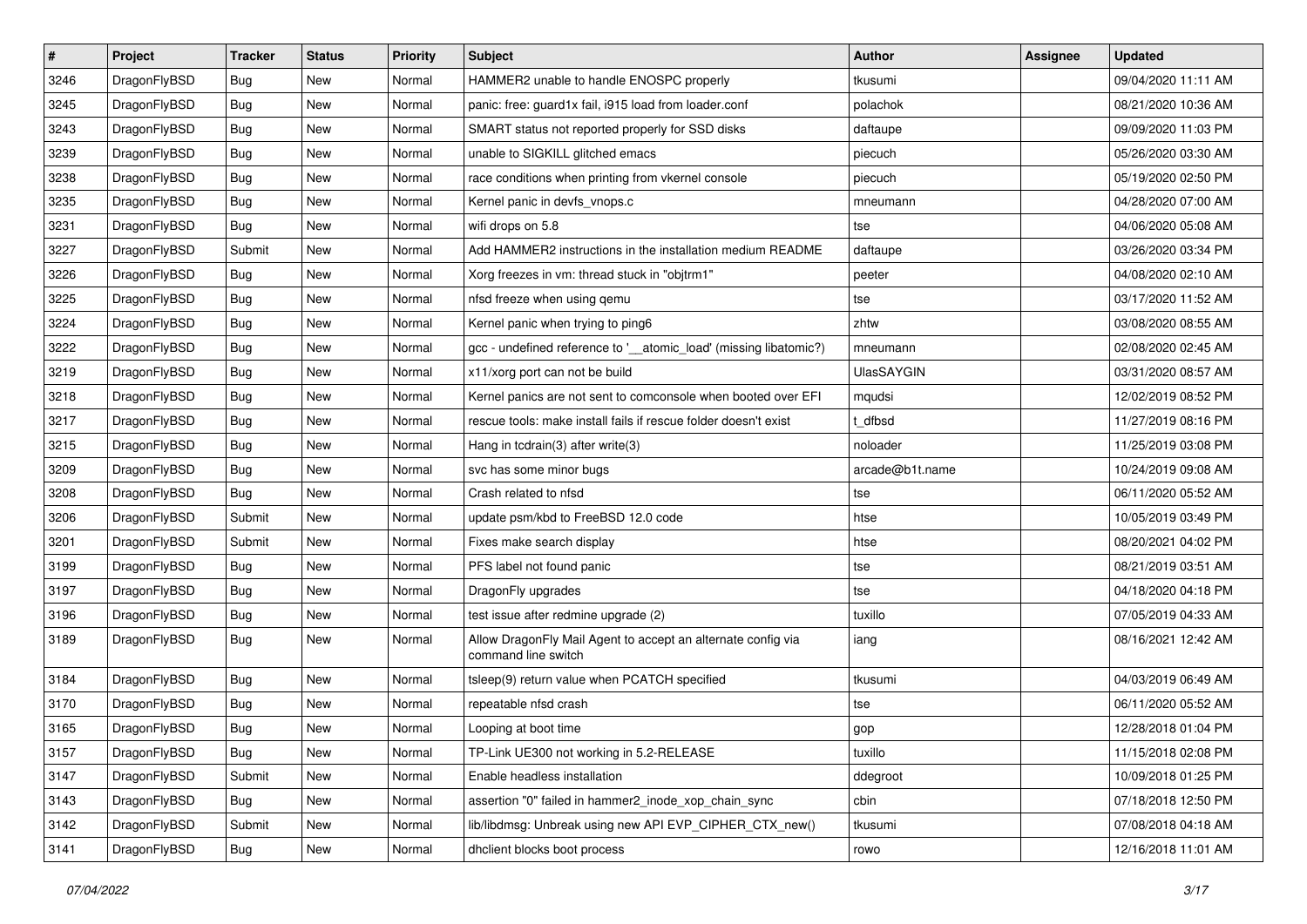| $\vert$ # | <b>Project</b> | <b>Tracker</b> | <b>Status</b> | <b>Priority</b> | <b>Subject</b>                                                                                          | <b>Author</b>          | Assignee | <b>Updated</b>      |
|-----------|----------------|----------------|---------------|-----------------|---------------------------------------------------------------------------------------------------------|------------------------|----------|---------------------|
| 3139      | DragonFlyBSD   | <b>Bug</b>     | <b>New</b>    | Normal          | USB Mouse Does Not Work in DragonflyBSD guest on VirtualBox                                             | chiguy1256             |          | 06/24/2018 10:14 PM |
| 3135      | DragonFlyBSD   | Submit         | <b>New</b>    | Normal          | Add EVFILT RECV and EVFILT SEND                                                                         | tautolog               |          | 05/25/2018 09:59 PM |
| 3134      | DragonFlyBSD   | Bug            | <b>New</b>    | Normal          | RFC 3021 (/31 networks) appear to be unsupported                                                        | jailbird               |          | 05/16/2018 11:03 PM |
| 3120      | DragonFlyBSD   | Bug            | New           | Normal          | Intel AC 8260 firmware does not load                                                                    | Vintodrimmer           |          | 08/28/2018 03:30 AM |
| 3117      | DragonFlyBSD   | Bug            | New           | Normal          | Problem with colours if "intel" video-driver used                                                       | dpostolov              |          | 01/07/2018 11:35 PM |
| 3116      | DragonFlyBSD   | <b>Bug</b>     | <b>New</b>    | Normal          | da0 detects on very big volume if to _remove_ usb install stick and<br>reboot on Intel NUC5PPYH         | dpostolov              |          | 01/07/2018 09:40 PM |
| 3110      | DragonFlyBSD   | Bug            | New           | Normal          | crash with ipfw3 under load                                                                             | bnegre82               |          | 12/09/2017 06:22 AM |
| 3076      | DragonFlyBSD   | <b>Bug</b>     | <b>New</b>    | Normal          | sys/dev/netif/ig hal/e1000 ich8lan.c:1594: sanity checking mixup?                                       | dcb                    |          | 10/11/2017 01:58 AM |
| 3052      | DragonFlyBSD   | <b>Bug</b>     | New           | Normal          | panic DragonFly v4.8.1-RELEASE by mounting a malformed NTFS<br>image [64.000]                           | open.source@ribose.com |          | 08/14/2017 03:22 AM |
| 3051      | DragonFlyBSD   | <b>Bug</b>     | <b>New</b>    | Normal          | panic DragonFly v4.8.1-RELEASE by mounting a malformed NTFS<br>image [12.000]                           | open.source@ribose.com |          | 08/14/2017 03:20 AM |
| 3049      | DragonFlyBSD   | <b>Bug</b>     | <b>New</b>    | Normal          | panic DragonFly v4.8.1-RELEASE by mounting a malformed<br>msdosfs image [12.128]                        | open.source@ribose.com |          | 08/14/2017 02:53 AM |
| 3047      | DragonFlyBSD   | Bug            | <b>New</b>    | Normal          | <b>HAMMER critical write error</b>                                                                      | samuel                 |          | 06/19/2019 09:50 AM |
| 3041      | DragonFlyBSD   | Submit         | <b>New</b>    | Normal          | firmware: Remove embedding of multiple images in one module.                                            | Anonymous              |          | 12/25/2020 02:15 AM |
| 3036      | DragonFlyBSD   | <b>Bug</b>     | <b>New</b>    | Normal          | panic in icmp redirect start() ASSERT IN NETISR(0)                                                      | tautolog               |          | 05/11/2017 07:27 PM |
| 3035      | DragonFlyBSD   | <b>Bug</b>     | <b>New</b>    | Normal          | panic: assertion "cpu >= 0 && cpu < ncpus" failed in netisr_cpuport<br>at /usr/src/sys/net/netisr2.h:87 | masu                   |          | 05/11/2017 01:24 AM |
| 3029      | DragonFlyBSD   | <b>Bug</b>     | <b>New</b>    | Normal          | Running DflyBSD 4.8 on FreeBSD bhyve as a guest                                                         | iron                   |          | 05/13/2022 04:33 AM |
| 3025      | DragonFlyBSD   | Bug            | New           | Normal          | sys/dev/powermng/powernow/powernow.c:284: bad comparison?                                               | dcb                    |          | 09/23/2017 07:45 AM |
| 3022      | DragonFlyBSD   | Bug            | <b>New</b>    | Normal          | sys/dev/netif/ath/ath/if ath.c:2142: strange bitmask?                                                   | dcb                    |          | 04/11/2017 11:49 AM |
| 3018      | DragonFlyBSD   | <b>Bug</b>     | New           | Normal          | sys/bus/u4b/wlan/if run.c:5464]: (style) Redundant condition                                            | dcb                    |          | 04/11/2017 11:26 AM |
| 3006      | DragonFlyBSD   | <b>Bug</b>     | New           | Normal          | boot0cfg: panic in kern udev.c in function udev dict set cstr when<br>installing in VirtualBox          | MichiGreat             |          | 04/01/2017 02:22 PM |
| 2994      | DragonFlyBSD   | <b>Bug</b>     | New           | Normal          | Intermittent boot hangs after git: hammer - HAMMER Version 7                                            | davshao                |          | 03/30/2017 02:06 PM |
| 2972      | DragonFlyBSD   | <b>Bug</b>     | <b>New</b>    | Normal          | ipfw3 "deny to me" does not work correctly                                                              | mneumann               |          | 12/27/2016 12:11 PM |
| 2970      | DragonFlyBSD   | Bug            | <b>New</b>    | Normal          | kernel 4.7: "Is -l" causes panic on UDF filesystem: "bgetvp -<br>overlapping buffer"                    | peeter                 |          | 12/21/2016 02:46 AM |
| 2936      | DragonFlyBSD   | Bug            | <b>New</b>    | Normal          | loader.efi crashes while loading kernel                                                                 | spaceille              |          | 08/20/2016 06:17 AM |
| 2933      | DragonFlyBSD   | Submit         | <b>New</b>    | Normal          | Remove unix domain socket support from cat(1)                                                           | sevan                  |          | 08/01/2016 08:10 PM |
| 2924      | DragonFlyBSD   | Bug            | New           | Normal          | cat -v fails to tag characters in extended table with M- prefix with<br>some locales                    | sevan                  |          | 07/11/2016 07:18 AM |
| 2921      | DragonFlyBSD   | Submit         | <b>New</b>    | Normal          | Allow moused to accept userland mouse events                                                            | tautolog               |          | 05/11/2021 04:08 AM |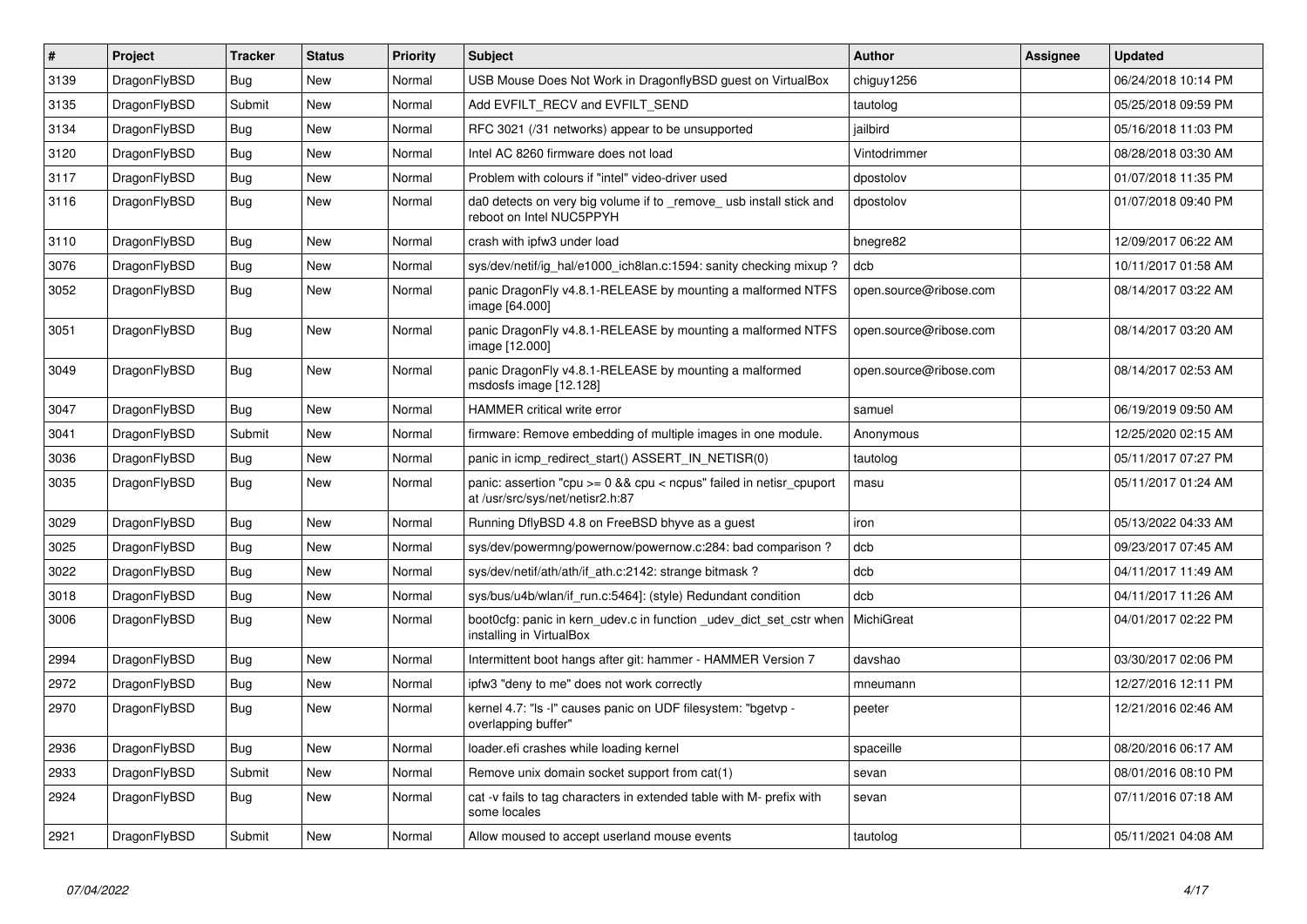| $\vert$ # | Project      | <b>Tracker</b> | <b>Status</b> | <b>Priority</b> | <b>Subject</b>                                                                                                       | <b>Author</b>    | Assignee | <b>Updated</b>      |
|-----------|--------------|----------------|---------------|-----------------|----------------------------------------------------------------------------------------------------------------------|------------------|----------|---------------------|
| 2917      | DragonFlyBSD | Bug            | <b>New</b>    | Normal          | da8: reading primary partition table: error accessing offset<br>000000000000 for 512                                 | liweitianux      |          | 05/11/2021 08:43 PM |
| 2898      | DragonFlyBSD | Bug            | <b>New</b>    | Normal          | <b>HAMMER</b> panic                                                                                                  | pavalos          |          | 11/03/2018 07:05 AM |
| 2892      | DragonFlyBSD | Bug            | <b>New</b>    | Normal          | swap pager:indefinite wait bufferf error                                                                             | <b>Ihmwzy</b>    |          | 02/21/2016 10:32 PM |
| 2891      | DragonFlyBSD | <b>Bug</b>     | <b>New</b>    | Normal          | Kernel panic in IEEE802.11 related code                                                                              | shamaz           |          | 05/29/2016 05:49 PM |
| 2890      | DragonFlyBSD | <b>Bug</b>     | New           | Normal          | not able to boot usb installer on Toshiba Chromebook 2                                                               | johnnywhishbone  |          | 02/22/2016 03:42 AM |
| 2886      | DragonFlyBSD | Bug            | New           | Normal          | dragonfly mail agent: sending a testmail causes high system load                                                     | worf             |          | 02/05/2016 05:53 AM |
| 2881      | DragonFlyBSD | <b>Bug</b>     | <b>New</b>    | Normal          | Pulseaudio hangs/resets system when starting X11                                                                     | mneumann         |          | 01/09/2016 03:08 AM |
| 2874      | DragonFlyBSD | <b>Bug</b>     | <b>New</b>    | Normal          | make world DESTDIR=/emptydir fails                                                                                   | pascii           |          | 12/25/2015 07:04 AM |
| 2863      | DragonFlyBSD | Bug            | New           | Normal          | HAMMER synch tid is zero                                                                                             | shamaz           |          | 12/12/2015 11:24 PM |
| 2857      | DragonFlyBSD | Bug            | New           | Normal          | hammer stalls via bitcoin-qt                                                                                         | tkusumi          |          | 11/30/2015 06:52 AM |
| 2852      | DragonFlyBSD | Bug            | New           | Normal          | Hammer File System - hangs on undo during system boot / mount -<br>will not recover on DragonFlyBSD newer than 3.6.0 | abale            |          | 05/11/2021 04:07 AM |
| 2840      | DragonFlyBSD | Bug            | <b>New</b>    | Normal          | wrong voltage is reported                                                                                            | yellowrabbit2010 |          | 09/11/2015 06:09 PM |
| 2835      | DragonFlyBSD | <b>Bug</b>     | New           | Normal          | /usr/include/c++/5.0/bits/c++locale.h likes<br>POSIX C SOURCE>=200809                                                | davshao          |          | 11/18/2015 03:40 AM |
| 2820      | DragonFlyBSD | Bug            | <b>New</b>    | Normal          | TP-Link USB Wi-Fi adapter cannot be reattached to the system                                                         | shamaz           |          | 05/22/2015 09:45 PM |
| 2816      | DragonFlyBSD | <b>Bug</b>     | New           | Normal          | A multitasking process being debugged can get stuck                                                                  | phma             |          | 05/19/2015 03:57 AM |
| 2812      | DragonFlyBSD | <b>Bug</b>     | <b>New</b>    | Normal          | Panic on Intel DE3815TYKHE                                                                                           | tmorp            |          | 05/14/2015 03:14 PM |
| 2809      | DragonFlyBSD | Bug            | <b>New</b>    | Normal          | hammer mirror-stream                                                                                                 | masu             |          | 04/10/2015 12:33 AM |
| 2808      | DragonFlyBSD | <b>Bug</b>     | <b>New</b>    | Normal          | X freeze by switching between X and VT - results in black screen                                                     | lukesky333       |          | 05/11/2021 03:55 AM |
| 2806      | DragonFlyBSD | <b>Bug</b>     | <b>New</b>    | Normal          | failed to configure a link-local address on ath0 (errno = 22)                                                        | Chingyuan        |          | 05/25/2021 01:00 AM |
| 2803      | DragonFlyBSD | Bug            | <b>New</b>    | Normal          | HAMMER: Warning: UNDO area too small!                                                                                | ftigeot          |          | 03/11/2015 03:42 PM |
| 2802      | DragonFlyBSD | Bug            | <b>New</b>    | Normal          | USB Wifi urtwn0 crash from cd boot                                                                                   | opvalues         |          | 03/10/2015 01:07 AM |
| 2799      | DragonFlyBSD | Bug            | New           | Normal          | Fatal trap 12 caused by moused(8) -p/dev/cual0                                                                       | opvalues         |          | 03/04/2015 11:01 PM |
| 2788      | DragonFlyBSD | <b>Bug</b>     | <b>New</b>    | Normal          | ioctl GSLICEINFO: Not working for vnode slice                                                                        | mneumann         |          | 02/12/2015 07:49 AM |
| 2738      | DragonFlyBSD | <b>Bug</b>     | New           | Normal          | Hammer: Strange behavior when trying to recover old version of<br>moved file                                         | roland           |          | 11/20/2014 08:02 AM |
| 2712      | DragonFlyBSD | <b>Bug</b>     | <b>New</b>    | Normal          | connect(2) returns EINVAL when retrying after ECONNREFUSED                                                           | jorisgio         |          | 08/14/2014 05:31 PM |
| 2708      | DragonFlyBSD | Bug            | <b>New</b>    | Normal          | unable to send TCP nor UDP on age(4) interface                                                                       | dermiste         |          | 05/11/2021 03:54 AM |
| 2688      | DragonFlyBSD | Bug            | New           | Normal          | 67613368bdda7 Fix wrong checks for U4B presence Asrock Z77M<br>difficulty detecting USB keyboard                     | davshao          |          | 06/28/2014 07:08 PM |
| 2687      | DragonFlyBSD | <b>Bug</b>     | <b>New</b>    | Normal          | natacontrol software RAID in installer                                                                               | csmelosky        |          | 06/22/2014 12:03 PM |
| 2674      | DragonFlyBSD | Bug            | <b>New</b>    | Normal          | <b>GPT Support</b>                                                                                                   | ftigeot          |          | 12/28/2015 02:54 PM |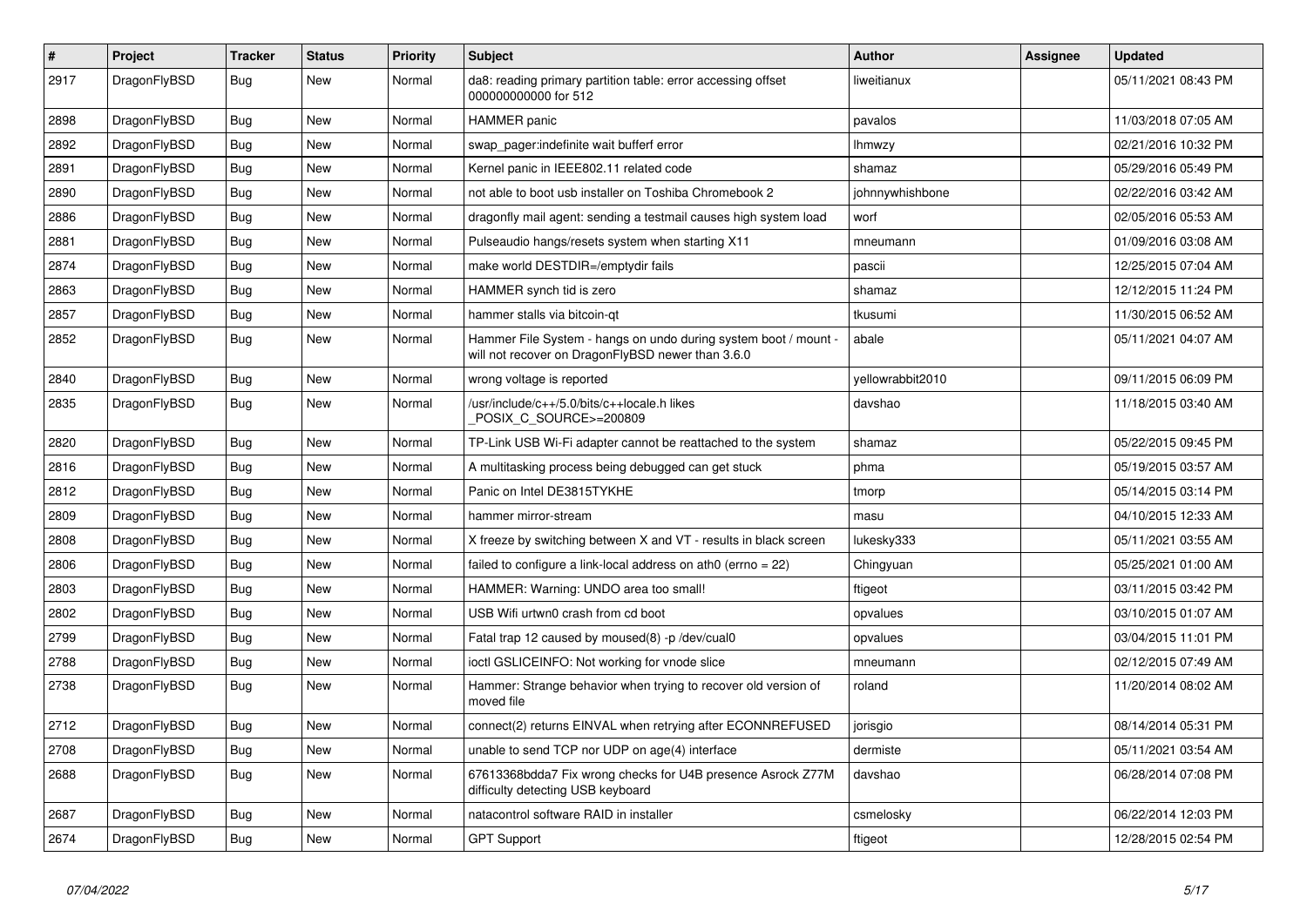| #    | <b>Project</b> | <b>Tracker</b> | <b>Status</b> | <b>Priority</b> | <b>Subject</b>                                                                                                 | <b>Author</b>     | Assignee | <b>Updated</b>      |
|------|----------------|----------------|---------------|-----------------|----------------------------------------------------------------------------------------------------------------|-------------------|----------|---------------------|
| 2652 | DragonFlyBSD   | <b>Bug</b>     | <b>New</b>    | Normal          | 189a0ff3761b47  ix: Implement MSI-X support locks up Lenovo<br>S10 Intel Atom n270                             | davshao           |          | 05/14/2014 01:55 AM |
| 2647 | DragonFlyBSD   | Bug            | <b>New</b>    | Normal          | HAMMER panic on 3.6.0                                                                                          | tuxillo           |          | 05/11/2021 03:54 AM |
| 2645 | DragonFlyBSD   | Bug            | <b>New</b>    | Normal          | panic with dsched fq and ioprio                                                                                | jyoung15          |          | 02/20/2014 07:29 AM |
| 2641 | DragonFlyBSD   | <b>Bug</b>     | <b>New</b>    | Normal          | Panic when loading natapci as module                                                                           | tuxillo           |          | 05/11/2021 03:54 AM |
| 2630 | DragonFlyBSD   | <b>Bug</b>     | <b>New</b>    | Normal          | Bring in latest iconv fixes from FreeBSD10 as well as csmapper<br>updates                                      | tuxillo           |          | 05/11/2021 03:54 AM |
| 2629 | DragonFlyBSD   | Bug            | <b>New</b>    | Normal          | Replace gcc44 with llvm34, clang34, and libc++                                                                 | tuxillo           |          | 06/02/2014 02:30 PM |
| 2626 | DragonFlyBSD   | <b>Bug</b>     | <b>New</b>    | Normal          | iwn driver drops with error: "firmware error 'iwn_intr: fatal firmware<br>error""                              | rodyaj            |          | 01/09/2014 05:50 AM |
| 2622 | DragonFlyBSD   | Bug            | <b>New</b>    | Normal          | VAIO FIT15E fn keys support                                                                                    | nonsolosoft       |          | 12/31/2013 01:31 AM |
| 2621 | DragonFlyBSD   | <b>Bug</b>     | <b>New</b>    | Normal          | core dump using cdrom                                                                                          | nonsolosoft       |          | 12/27/2013 12:43 AM |
| 2620 | DragonFlyBSD   | Bug            | <b>New</b>    | Normal          | moused problem                                                                                                 | FilippoMo         |          | 12/20/2013 10:32 AM |
| 2619 | DragonFlyBSD   | <b>Bug</b>     | <b>New</b>    | Normal          | DragonFly 3.6 can't be installed on a 6TB volume                                                               | ftigeot           |          | 02/23/2014 11:55 PM |
| 2618 | DragonFlyBSD   | <b>Bug</b>     | <b>New</b>    | Normal          | mouse problem on RELEASE-3 6 0                                                                                 | FilippoMo         |          | 12/20/2013 03:26 AM |
| 2611 | DragonFlyBSD   | <b>Bug</b>     | <b>New</b>    | Normal          | Change in IP address results in network not working                                                            | phma              |          | 12/05/2013 07:55 PM |
| 2609 | DragonFlyBSD   | Bug            | <b>New</b>    | Normal          | master: panic: assertion<br>'LWKT_TOKEN_HELD_ANY(vm_object_token(object))" failed in<br>swp_pager_lookup       | thomas.nikolajsen |          | 11/28/2013 11:36 AM |
| 2604 | DragonFlyBSD   | Bug            | <b>New</b>    | Normal          | dell laptop does not boot with LATEST                                                                          | isenmann          |          | 11/20/2013 02:07 AM |
| 2598 | DragonFlyBSD   | Bug            | <b>New</b>    | Normal          | i386 via USB Booting                                                                                           | mbzadegan         |          | 10/21/2013 02:28 AM |
| 2595 | DragonFlyBSD   | <b>Bug</b>     | <b>New</b>    | Normal          | DragonFly 3.4.3 crashes on SUN Blade X6250 with Qlogic ISP 2432<br>FC card                                     | Turvamies         |          | 10/07/2013 11:53 AM |
| 2587 | DragonFlyBSD   | Bug            | <b>New</b>    | Normal          | SATA DVD writer not detected by DragonFly                                                                      | srussell          |          | 09/04/2020 08:55 AM |
| 2586 | DragonFlyBSD   | <b>Bug</b>     | <b>New</b>    | Normal          | pf: "modulate" state seems problematic                                                                         | srussell          |          | 09/25/2013 07:36 PM |
| 2569 | DragonFlyBSD   | Bug            | <b>New</b>    | Normal          | ctime NFS                                                                                                      | ferney            |          | 08/11/2013 04:35 AM |
| 2568 | DragonFlyBSD   | Bug            | <b>New</b>    | Normal          | <b>AHCI</b> panic                                                                                              | josepht           |          | 06/07/2013 05:52 PM |
| 2565 | DragonFlyBSD   | Bug            | <b>New</b>    | Normal          | "ifconfig ix0 up" panic                                                                                        | Itpig402a         |          | 06/03/2013 05:46 AM |
| 2557 | DragonFlyBSD   | <b>Bug</b>     | <b>New</b>    | Normal          | stock 3.4.1 kernel halts during booting if dm and dm_target_crypt<br>are loaded and RAID controller is present | phma              |          | 05/12/2013 10:38 PM |
| 2544 | DragonFlyBSD   | Bug            | New           | Normal          | live DVD system boot (menu option 1) caused db> prompt on<br>PE1950                                            | estrabd           |          | 05/11/2021 03:54 AM |
| 2535 | DragonFlyBSD   | Bug            | <b>New</b>    | Normal          | Imap processes apparentlt blocked on disk I/O                                                                  | ftigeot           |          | 04/02/2013 09:31 AM |
| 2531 | DragonFlyBSD   | Bug            | <b>New</b>    | Normal          | camcontrol fails to disable APM                                                                                | m.lombardi85      |          | 03/23/2013 12:28 PM |
| 2526 | DragonFlyBSD   | Bug            | <b>New</b>    | Normal          | hammer cleanup doesn't run on first day of DST                                                                 | pavalos           |          | 10/18/2016 05:28 PM |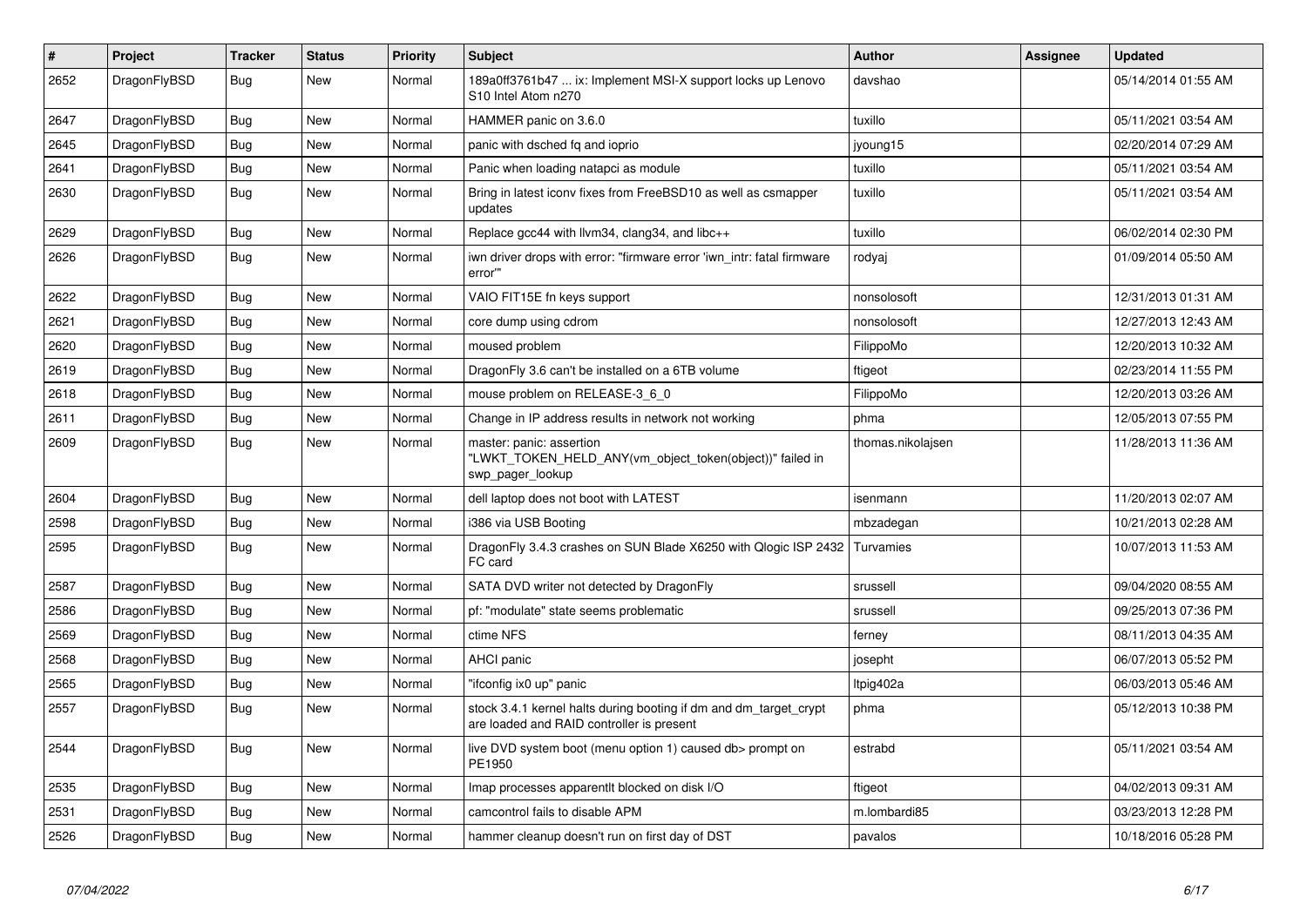| $\sharp$ | Project      | <b>Tracker</b> | <b>Status</b> | <b>Priority</b> | Subject                                                                                                                      | Author            | Assignee | <b>Updated</b>      |
|----------|--------------|----------------|---------------|-----------------|------------------------------------------------------------------------------------------------------------------------------|-------------------|----------|---------------------|
| 2520     | DragonFlyBSD | Bug            | <b>New</b>    | Normal          | panic: assertion "IS_SERIALIZED((ifp->if_serializer))" failed in<br>if_default_serialize_assert at /usr/src/sys/net/if.c:437 | ano               |          | 03/09/2013 12:14 AM |
| 2509     | DragonFlyBSD | Bug            | <b>New</b>    | Normal          | Redefinition of DIRBLKSIZ in restore(8)                                                                                      | swildner          |          | 06/04/2022 04:40 AM |
| 2498     | DragonFlyBSD | Bug            | New           | Normal          | DFBSD v3.2.2-RELEASE - LIST_FIRST(&bp->b_dep) == NULL"<br>failed in vfs vmio release                                         | tuxillo           |          | 05/31/2022 04:09 PM |
| 2493     | DragonFlyBSD | Bug            | <b>New</b>    | Normal          | vidcontrol: invalid video mode name                                                                                          | Svarov            |          | 01/24/2013 09:55 AM |
| 2490     | DragonFlyBSD | <b>Bug</b>     | <b>New</b>    | Normal          | nmalloc should color addresses to avoid cache bank conflictsw                                                                | vsrinivas         |          | 06/10/2014 05:51 AM |
| 2489     | DragonFlyBSD | <b>Bug</b>     | <b>New</b>    | Normal          | nmalloc doesn't cache VA for allocations > 8KB                                                                               | vsrinivas         |          | 06/10/2014 05:51 AM |
| 2473     | DragonFlyBSD | <b>Bug</b>     | <b>New</b>    | Normal          | Kernel crash when trying to up the wpi0 device (Dfly<br>v3.3.0.758.g47388-DEVELOPMENT)                                       | tomaz             |          | 02/24/2014 08:50 AM |
| 2453     | DragonFlyBSD | Bug            | <b>New</b>    | Normal          | panic: assertion "gd->gd_spinlocks == 0" failed                                                                              | Johannes.Hofmann  |          | 11/12/2012 12:54 PM |
| 2444     | DragonFlyBSD | <b>Bug</b>     | <b>New</b>    | Normal          | Crash during Hammer overnight cleanup                                                                                        | justin            |          | 11/04/2012 07:58 AM |
| 2436     | DragonFlyBSD | Bug            | <b>New</b>    | Normal          | panic: assertion "lp->lwp_qcpu == dd->cpuid" failed in<br>dfly_acquire_curproc                                               | thomas.nikolajsen |          | 01/23/2013 11:07 AM |
| 2434     | DragonFlyBSD | Bug            | <b>New</b>    | Normal          | BTX Halted - Boot fails on USB/GUI                                                                                           | lucmv             |          | 10/17/2012 08:12 PM |
| 2430     | DragonFlyBSD | <b>Bug</b>     | <b>New</b>    | Normal          | Alternate Password Hash method                                                                                               | robin.carey1      |          | 10/07/2012 06:28 AM |
| 2412     | DragonFlyBSD | <b>Bug</b>     | <b>New</b>    | Normal          | wlan0 fails to get address via dhclient                                                                                      | nonsolosoft       |          | 08/30/2012 05:55 AM |
| 2389     | DragonFlyBSD | Bug            | <b>New</b>    | Normal          | computer crashed while listing processes                                                                                     | phma              |          | 06/18/2012 02:49 PM |
| 2387     | DragonFlyBSD | <b>Bug</b>     | <b>New</b>    | Normal          | hammer ignores -t during dedup                                                                                               | phma              |          | 06/17/2012 12:30 PM |
| 2371     | DragonFlyBSD | <b>Bug</b>     | New           | Normal          | Timezone problem with America/Sao_Paulo                                                                                      | raitech           |          | 05/17/2012 01:42 PM |
| 2369     | DragonFlyBSD | Bug            | <b>New</b>    | Normal          | panic: Bad link elm 0xffffffe07edf6068 next->prev != elm                                                                     | jaydg             |          | 08/15/2012 03:04 AM |
| 2331     | DragonFlyBSD | Bug            | New           | Normal          | reading mouse mode from unopen file descriptor hangs mouse<br>driver                                                         | phma              |          | 03/14/2012 09:43 AM |
| 2329     | DragonFlyBSD | Bug            | <b>New</b>    | Normal          | ibm x3550 & acpi                                                                                                             | ano               |          | 06/03/2014 11:37 AM |
| 2324     | DragonFlyBSD | Bug            | <b>New</b>    | Normal          | natacotrol support > 2TB not working even after the ftigeot patch                                                            | zenny             |          | 03/03/2012 01:00 AM |
| 2319     | DragonFlyBSD | Bug            | <b>New</b>    | Normal          | crypt/passwd forward compat                                                                                                  | c.turner1         |          | 02/28/2012 12:39 PM |
| 2316     | DragonFlyBSD | Bug            | <b>New</b>    | Normal          | Ungraceful invalid password handling for adding a new user in the<br>installer                                               | rune              |          | 04/27/2012 11:23 PM |
| 2311     | DragonFlyBSD | Bug            | <b>New</b>    | Normal          | Xorg crash having something to do with drm                                                                                   | phma              |          | 02/22/2012 09:59 AM |
| 2308     | DragonFlyBSD | <b>Bug</b>     | New           | Normal          | System freeze when unloading snd hda                                                                                         | jaydg             |          | 02/19/2012 07:15 AM |
| 2306     | DragonFlyBSD | Bug            | New           | Normal          | a crash starts the kernel debugger in text mode, but just reboots in X                                                       | phma              |          | 02/11/2012 08:02 PM |
| 2297     | DragonFlyBSD | Bug            | New           | Normal          | strange NFS (client) error messages / problems                                                                               | Anonymous         |          | 02/19/2012 02:59 PM |
| 2292     | DragonFlyBSD | <b>Bug</b>     | New           | Normal          | re interface with jumbo frames (mtu larger than 1500) hangs after<br>some traffic                                            | Anonymous         |          | 01/31/2012 12:11 AM |
| 2287     | DragonFlyBSD | <b>Bug</b>     | New           | Normal          | HAMMER(ROOT) Illegal UNDO TAIL signature at<br>300000001967c000                                                              | y0n3t4n1          |          | 11/07/2018 01:22 AM |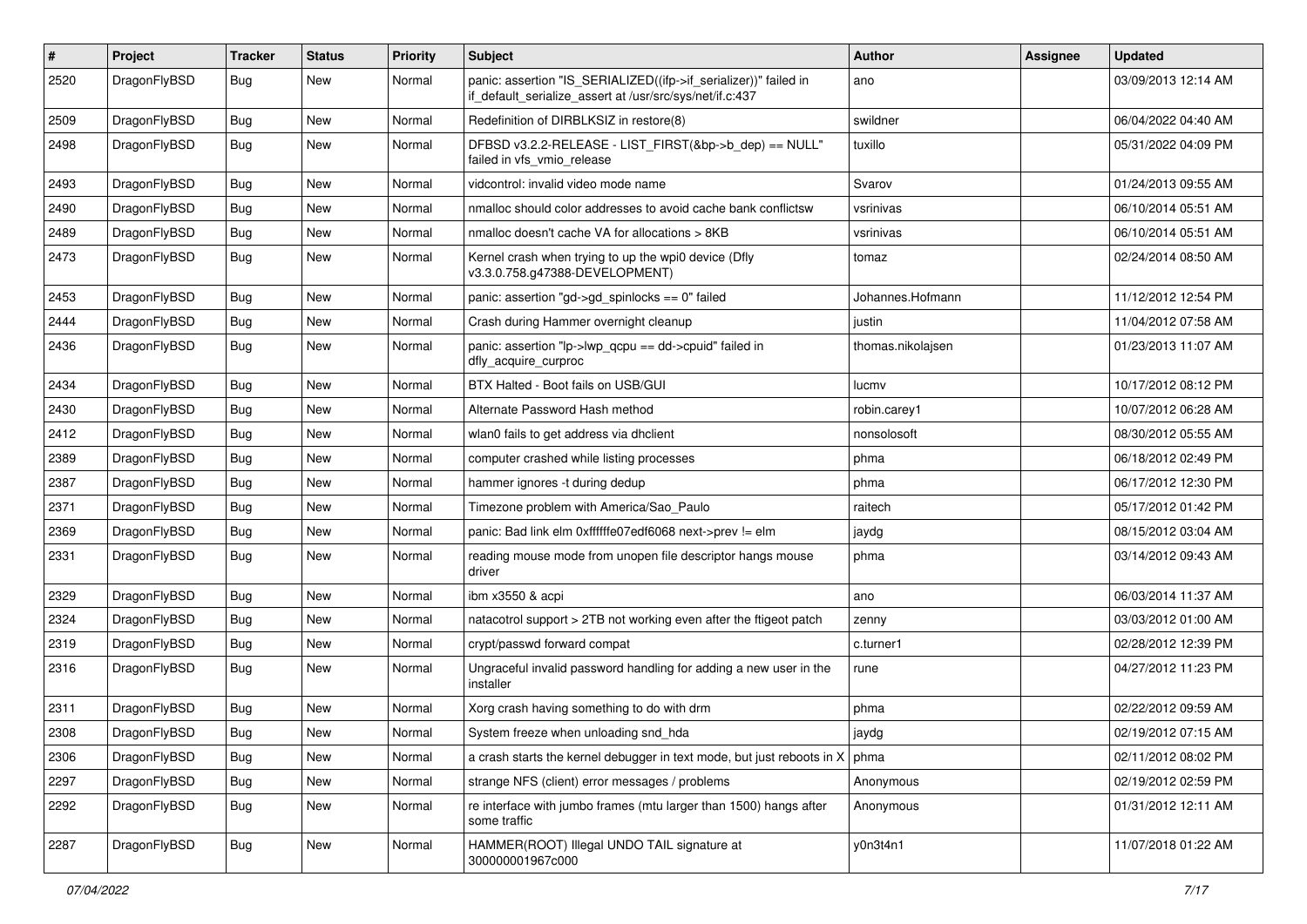| #    | Project      | <b>Tracker</b> | <b>Status</b> | <b>Priority</b> | Subject                                                                                                    | <b>Author</b> | Assignee | <b>Updated</b>      |
|------|--------------|----------------|---------------|-----------------|------------------------------------------------------------------------------------------------------------|---------------|----------|---------------------|
| 2283 | DragonFlyBSD | Bug            | <b>New</b>    | Normal          | DFBSD DragonFly v2.13.0.957.g4f459 - pmap_release: page<br>should already be gone 0xc27120bc               | tuxillo       |          | 01/23/2012 03:03 AM |
| 2254 | DragonFlyBSD | Bug            | <b>New</b>    | Normal          | panic: assertion "ref < &td->td_toks_end" failed in lwkt_gettoken at<br>/usr/src/sys/kern/lwkt token.c:588 | eocallaghan   |          | 12/05/2011 10:21 PM |
| 2250 | DragonFlyBSD | Bug            | <b>New</b>    | Normal          | Kernel panic                                                                                               | adamk         |          | 11/23/2018 01:10 AM |
| 2248 | DragonFlyBSD | Bug            | New           | Normal          | sysctl panic                                                                                               | pavalos       |          | 11/23/2011 06:23 PM |
| 2245 | DragonFlyBSD | Bug            | <b>New</b>    | Normal          | panic: assertion "ref < &td->td_toks_end" failed in lwkt_gettoken at<br>/usr/src/sys/kern/lwkt_token.c:588 | juanfra684    |          | 11/22/2011 07:41 PM |
| 2224 | DragonFlyBSD | Bug            | <b>New</b>    | Normal          | v2.13.0.291.gaa7ec - Panic on fq while installing world                                                    | tuxillo       |          | 11/18/2011 01:40 AM |
| 2210 | DragonFlyBSD | <b>Bug</b>     | <b>New</b>    | Normal          | Bugtracker cannot assign default project for new users                                                     | ahuete.devel  |          | 11/17/2011 11:30 AM |
| 2199 | DragonFlyBSD | Bug            | New           | Normal          | screen segfaults if utmpx isn't present                                                                    | pavalos       |          | 11/15/2011 10:52 PM |
| 2182 | DragonFlyBSD | Bug            | <b>New</b>    | Normal          | if msk PHY FIFO underrun/overflow                                                                          | nonsolosoft   |          | 09/03/2012 06:39 AM |
| 2171 | DragonFlyBSD | Bug            | <b>New</b>    | Normal          | DFBSD v2.13.0.151.gdc8442 - panic: assertion "(*ptep &<br>$(PG_MANAGED PG_V)$ == PG_V"                     | tuxillo       |          | 11/04/2011 05:06 PM |
| 2167 | DragonFlyBSD | Bug            | <b>New</b>    | Normal          | shutdown/reboot fails after uptime msg                                                                     | marino        |          | 11/28/2011 03:01 AM |
| 2166 | DragonFlyBSD | Bug            | <b>New</b>    | Normal          | DFBSD v2.13.0.109.g05b9d - Strange lockups                                                                 | tuxillo       |          | 10/29/2011 11:20 AM |
| 2164 | DragonFlyBSD | <b>Bug</b>     | New           | Normal          | panic on reboot from usb.                                                                                  | eocallaghan   |          | 10/27/2011 09:29 AM |
| 2161 | DragonFlyBSD | Bug            | <b>New</b>    | Normal          | Outdated xorg.conf file gets installed into etc and screws up mouse                                        | eocallaghan   |          | 10/27/2011 01:51 PM |
| 2158 | DragonFlyBSD | Bug            | New           | Normal          | iwn panics with assertion on boot.                                                                         | eocallaghan   |          | 10/24/2011 04:13 PM |
| 2154 | DragonFlyBSD | <b>Bug</b>     | <b>New</b>    | Normal          | vkernel copyout() doesn't return EFAULT on error                                                           | vsrinivas     |          | 10/20/2011 03:53 AM |
| 2153 | DragonFlyBSD | <b>Bug</b>     | New           | Normal          | Too many unuseful warnings at boot                                                                         | juanfra684    |          | 10/18/2011 10:16 PM |
| 2138 | DragonFlyBSD | <b>Bug</b>     | <b>New</b>    | Normal          | > 100% CPU usage                                                                                           | robin.carey1  |          | 09/26/2011 12:20 PM |
| 2136 | DragonFlyBSD | <b>Bug</b>     | New           | Normal          | socketpair() doesn't free file descriptors on copyout failure                                              | vsrinivas     |          | 04/05/2013 09:13 AM |
| 2129 | DragonFlyBSD | Bug            | <b>New</b>    | Normal          | DFBSD v2.11.0.661.gf9438 i386 - panic: lockmgr thrd sleep                                                  | tuxillo       |          | 09/05/2011 09:49 AM |
| 2125 | DragonFlyBSD | <b>Bug</b>     | New           | Normal          | Weird garbage in dmesg                                                                                     | herrgard      |          | 08/30/2011 08:04 PM |
| 2124 | DragonFlyBSD | <b>Bug</b>     | <b>New</b>    | Normal          | getty repeating too quickly on port /dev/ttyv0                                                             | sgeorge.ml    |          | 09/01/2011 04:28 AM |
| 2123 | DragonFlyBSD | <b>Bug</b>     | New           | Normal          | hammer is losing files                                                                                     | schmir        |          | 08/30/2011 07:56 PM |
| 2122 | DragonFlyBSD | Submit         | New           | Normal          | [Review] Fixes to the VFS layer                                                                            | ftigeot       |          | 05/31/2022 03:25 PM |
| 2115 | DragonFlyBSD | <b>Bug</b>     | New           | Normal          | [msk] system freeze after receive some paquet                                                              | bsdsx         |          | 08/22/2011 10:22 AM |
| 2107 | DragonFlyBSD | <b>Bug</b>     | New           | Normal          | 2.10.1 sata dvd drive issue                                                                                | ausppc        |          | 07/31/2011 08:41 PM |
| 2104 | DragonFlyBSD | <b>Bug</b>     | New           | Normal          | network configuration seg. fault on install CD                                                             | navratil      |          | 07/26/2011 07:55 AM |
| 2099 | DragonFlyBSD | <b>Bug</b>     | New           | Normal          | page fault panic in vm system                                                                              | pavalos       |          | 07/10/2011 08:51 AM |
| 2098 | DragonFlyBSD | Submit         | New           | Normal          | [PATCH] correct ath man page example<br>(/usr/src/share/man/man4/ath.4)                                    | nobody        |          | 11/15/2011 12:27 AM |
| 2094 | DragonFlyBSD | Bug            | New           | Normal          | Segfault when gdb printing backtrace from core dump                                                        | greenrd       |          | 06/25/2011 04:14 PM |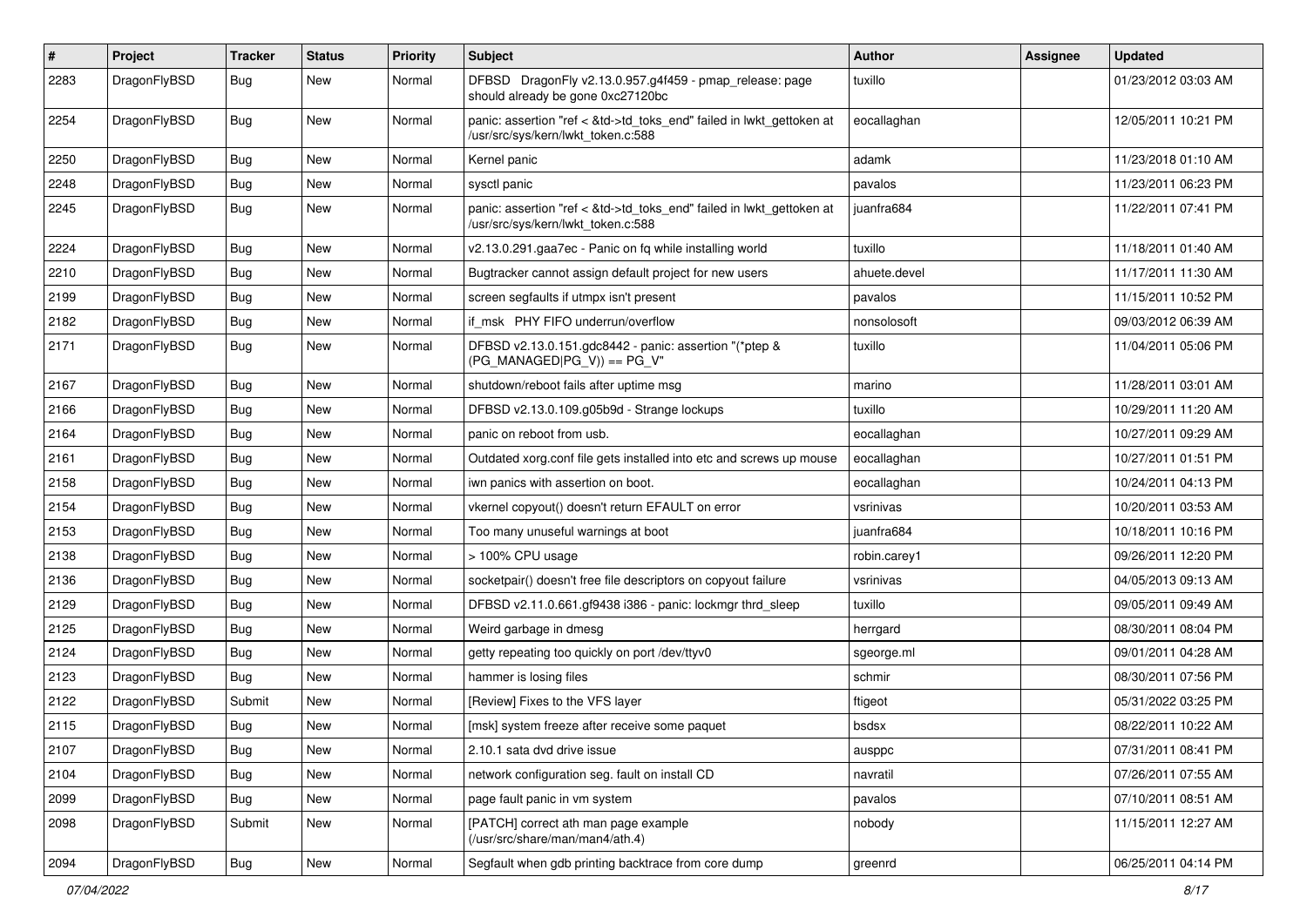| $\sharp$ | Project      | <b>Tracker</b> | <b>Status</b> | <b>Priority</b> | Subject                                                                        | <b>Author</b>      | <b>Assignee</b> | <b>Updated</b>      |
|----------|--------------|----------------|---------------|-----------------|--------------------------------------------------------------------------------|--------------------|-----------------|---------------------|
| 2085     | DragonFlyBSD | Bug            | New           | Normal          | panic: assertion: (m->flags & PG_MAPPED) == 0 in<br>vm_page_free_toq           | vsrinivas          |                 | 06/10/2011 07:48 AM |
| 2084     | DragonFlyBSD | <b>Bug</b>     | New           | Normal          | DFBSD v2.11.0.242.g4d317 - panic: zone: entry not free                         | tuxillo            |                 | 07/03/2012 01:23 AM |
| 2082     | DragonFlyBSD | <b>Bug</b>     | <b>New</b>    | Normal          | dfbsd 2.10.1 amd64 - mc port build error with 'bmake bin-install'              | sun-doctor         |                 | 05/25/2011 07:18 PM |
| 2080     | DragonFlyBSD | <b>Bug</b>     | New           | Normal          | panic: lockmgr thrd_sleep: called from interrupt, ipi, or hard code<br>section | rumcic             |                 | 05/30/2011 05:06 PM |
| 2078     | DragonFlyBSD | Bug            | New           | Normal          | DFBSD i386 v2.11.0.201.g3ed2f - Panic during installworld into a<br>vn0 device | tuxillo            |                 | 05/19/2011 07:50 PM |
| 2077     | DragonFlyBSD | Bug            | New           | Normal          | USB devices conflicting                                                        | srussell           |                 | 05/17/2011 05:12 PM |
| 2075     | DragonFlyBSD | Bug            | <b>New</b>    | Normal          | pflogd on x86_64                                                               | fanch              |                 | 05/16/2011 04:04 PM |
| 2072     | DragonFlyBSD | Bug            | New           | Normal          | Fatal trap 12: stopped at lwkt_send_ipiq3                                      | rumcic             |                 | 05/17/2011 04:12 AM |
| 2067     | DragonFlyBSD | <b>Bug</b>     | <b>New</b>    | Normal          | sound/pcm: "play interrupt timeout, channel dead"                              | matthiasr          |                 | 05/11/2021 03:55 AM |
| 2061     | DragonFlyBSD | Bug            | <b>New</b>    | Normal          | USB keyboard boot panic                                                        | sjg                |                 | 05/04/2012 12:20 AM |
| 2055     | DragonFlyBSD | <b>Bug</b>     | <b>New</b>    | Normal          | $ssh + IPV6 + bridge \Rightarrow$ connection freezes                           | steve              |                 | 04/24/2011 07:13 PM |
| 2052     | DragonFlyBSD | <b>Bug</b>     | New           | Normal          | Kernel panic: CPU APIC ID out of range                                         | Anonymous          |                 | 05/02/2011 11:06 AM |
| 2051     | DragonFlyBSD | <b>Bug</b>     | <b>New</b>    | Normal          | No ipv6 lan route entry created on 2.10                                        | ftigeot            |                 | 04/21/2011 10:37 AM |
| 2048     | DragonFlyBSD | <b>Bug</b>     | New           | Normal          | panic: ffs_sync: rofs mod                                                      | pavalos            |                 | 04/12/2011 05:45 AM |
| 2045     | DragonFlyBSD | Bug            | New           | Normal          | ral(4): Fatal trap 12: page fault while in kernel mode (two panics)            | herrgard           |                 | 11/03/2011 05:34 PM |
| 2042     | DragonFlyBSD | <b>Bug</b>     | New           | Normal          | kernel panic, when run boot0cfg                                                | sepherosa          |                 | 05/31/2022 03:01 PM |
| 2008     | DragonFlyBSD | <b>Bug</b>     | <b>New</b>    | Normal          | lwkt_setcpu_remote: td->td_flags 00800621 console flood                        | pavalos            |                 | 03/06/2011 09:37 PM |
| 2004     | DragonFlyBSD | Bug            | <b>New</b>    | Normal          | LWKT_WAIT_IPIQ panic                                                           | steve              |                 | 03/08/2011 05:46 PM |
| 1990     | DragonFlyBSD | <b>Bug</b>     | New           | Normal          | /mnt too large to mount                                                        | peur.neu           |                 | 02/16/2011 11:24 PM |
| 1984     | DragonFlyBSD | Bug            | New           | Normal          | hammer mount fails after crash - HAMMER: FIFO record bad head<br>signature     | thomas.nikolajsen  |                 | 03/08/2011 06:57 PM |
| 1975     | DragonFlyBSD | <b>Bug</b>     | <b>New</b>    | Normal          | Applications seg fault in select() and poll()                                  | rumcic             |                 | 05/31/2022 02:58 PM |
| 1961     | DragonFlyBSD | <b>Bug</b>     | New           | Normal          | Can't create dump from DDB                                                     | shamaz             |                 | 01/29/2011 09:02 PM |
| 1959     | DragonFlyBSD | <b>Bug</b>     | <b>New</b>    | Normal          | DFBSD v2.9.1.422.gc98f2 - Panic during boot - IPv6 and PF                      | tuxillo            |                 | 01/13/2011 03:37 AM |
| 1951     | DragonFlyBSD | <b>Bug</b>     | New           | Normal          | dma_timeouts at phyaddr on a good hdd                                          | peur.neu           |                 | 01/04/2011 07:12 AM |
| 1949     | DragonFlyBSD | <b>Bug</b>     | New           | Normal          | iwn panic                                                                      | pavalos            |                 | 01/30/2011 03:21 AM |
| 1944     | DragonFlyBSD | <b>Bug</b>     | New           | Normal          | panic: backing_object 0xdea7b258 was somehow re-referenced<br>during collapse! | sepherosa          |                 | 12/27/2010 02:06 AM |
| 1943     | DragonFlyBSD | <b>Bug</b>     | New           | Normal          | hammer assertion panic                                                         | peter              |                 | 12/27/2010 12:45 AM |
| 1942     | DragonFlyBSD | <b>Bug</b>     | New           | Normal          | locking against myself in getcacheblk()?                                       | qhwt.dfly          |                 | 05/31/2022 02:15 PM |
| 1941     | DragonFlyBSD | <b>Bug</b>     | New           | Normal          | wlan config crash                                                              | abandon.every.hope |                 | 12/24/2010 07:54 PM |
| 1939     | DragonFlyBSD | <b>Bug</b>     | New           | Normal          | Panic on nightly build and stress test box                                     | lentferj           |                 | 12/18/2010 08:41 AM |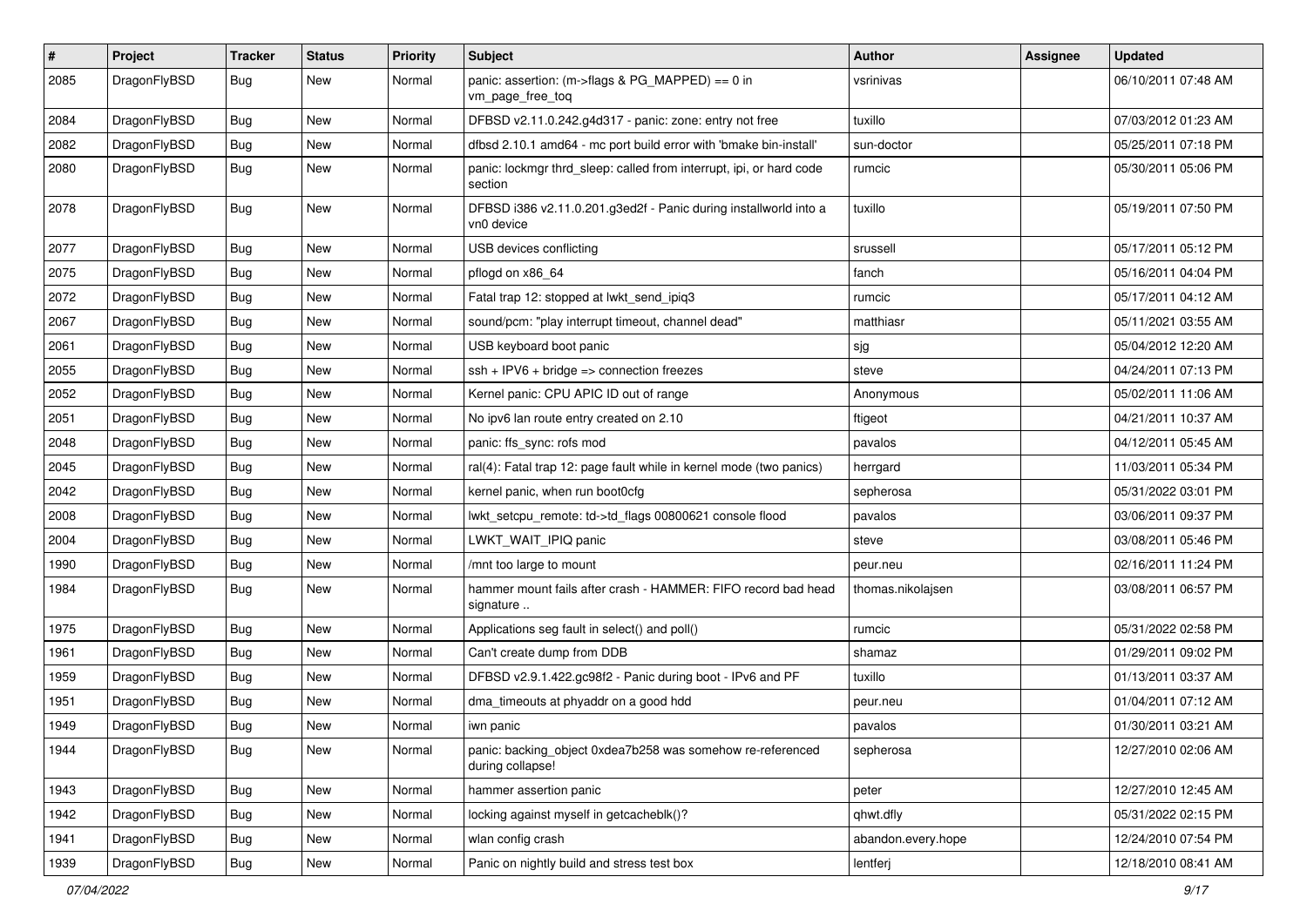| $\sharp$ | Project      | <b>Tracker</b> | <b>Status</b> | <b>Priority</b> | Subject                                                                                                                                                                                           | <b>Author</b>    | Assignee | <b>Updated</b>      |
|----------|--------------|----------------|---------------|-----------------|---------------------------------------------------------------------------------------------------------------------------------------------------------------------------------------------------|------------------|----------|---------------------|
| 1935     | DragonFlyBSD | <b>Bug</b>     | New           | Normal          | mouse does not work after switching between x and console                                                                                                                                         | shamaz           |          | 12/13/2010 10:06 AM |
| 1923     | DragonFlyBSD | Bug            | New           | Normal          | Abysmal NFS performance with IPv6                                                                                                                                                                 | ftigeot          |          | 12/05/2010 09:34 PM |
| 1917     | DragonFlyBSD | <b>Bug</b>     | New           | Normal          | panic: assertion: (RB_EMPTY(&ip->rec_tree) && (ip->flags &<br>HAMMER_INODE_XDIRTY) == 0)    (!RB_EMPTY(&ip->rec_tree)<br>&& (ip->flags & HAMMER_INODE_XDIRTY) != 0) in<br>hammer_flush_inode_done | qhwt.dfly        |          | 11/24/2010 03:23 AM |
| 1916     | DragonFlyBSD | Bug            | <b>New</b>    | Normal          | Constant crashes on x86_64 with UFS                                                                                                                                                               | lentferj         |          | 11/21/2010 07:40 PM |
| 1913     | DragonFlyBSD | Bug            | <b>New</b>    | Normal          | panic: assertion: ip->flush_state != HAMMER_FST_FLUSH in<br>hammer flush inode core                                                                                                               | swildner         |          | 11/20/2010 05:27 PM |
| 1907     | DragonFlyBSD | <b>Bug</b>     | New           | Normal          | Hammer crash in hammer flusher flush()                                                                                                                                                            | swildner         |          | 11/11/2010 05:07 AM |
| 1899     | DragonFlyBSD | Bug            | New           | Normal          | Keyboard doesn't work                                                                                                                                                                             | fransm           |          | 05/15/2022 03:32 PM |
| 1884     | DragonFlyBSD | Bug            | New           | Normal          | System completely freezes while listening music (devbuf: malloc<br>limit exceeded)                                                                                                                | shamaz           |          | 01/24/2011 05:00 PM |
| 1877     | DragonFlyBSD | Bug            | <b>New</b>    | Normal          | Freeze during 1st hammer cleanup after new install                                                                                                                                                | elekktretterr    |          | 05/15/2022 11:43 AM |
| 1874     | DragonFlyBSD | Bug            | New           | Normal          | mpd listening on all IPs, accepting only on one                                                                                                                                                   | rumcic           |          | 05/08/2011 01:01 PM |
| 1873     | DragonFlyBSD | Bug            | <b>New</b>    | Normal          | Panic upon usb mouse detach and reattaching                                                                                                                                                       | rumcic           |          | 02/01/2011 09:53 AM |
| 1867     | DragonFlyBSD | Bug            | <b>New</b>    | Normal          | it(4) motherboard and fan problems                                                                                                                                                                | tuxillo          |          | 07/08/2011 10:48 AM |
| 1861     | DragonFlyBSD | Bug            | <b>New</b>    | Normal          | panic via kprintf (lockmgr called in a hard section)                                                                                                                                              | vsrinivas        |          | 10/11/2010 12:56 AM |
| 1850     | DragonFlyBSD | Bug            | New           | Normal          | volume-add on hammer root fs panic                                                                                                                                                                | Johannes.Hofmann |          | 04/18/2019 04:27 AM |
| 1836     | DragonFlyBSD | Bug            | New           | Normal          | Incorrect TCP checksum show up in tcpdump                                                                                                                                                         | robgar1          |          | 05/15/2022 11:22 AM |
| 1826     | DragonFlyBSD | Bug            | New           | Normal          | panic during boot: assertion so->so_port  in tcp_input                                                                                                                                            | ftigeot          |          | 05/15/2022 11:05 AM |
| 1818     | DragonFlyBSD | Bug            | New           | Normal          | panic: Bad tailq NEXT (kqueue issue ?)                                                                                                                                                            | ftigeot          |          | 05/15/2022 11:40 AM |
| 1786     | DragonFlyBSD | Bug            | New           | Normal          | Calling NULL function pointer initiates panic loop                                                                                                                                                | sjg              |          | 10/11/2010 05:28 PM |
| 1774     | DragonFlyBSD | Bug            | New           | Normal          | New IP header cleanup branch available for testing                                                                                                                                                | dillon           |          | 05/15/2022 10:59 AM |
| 1695     | DragonFlyBSD | Bug            | New           | Normal          | NFS-related system breakdown                                                                                                                                                                      | Anonymous        |          | 04/10/2014 12:35 AM |
| 1634     | DragonFlyBSD | Bug            | <b>New</b>    | Normal          | panic: spin_lock: 0xe4ad1320, indefinitive wait!                                                                                                                                                  | elekktretterr    |          | 01/19/2015 03:21 AM |
| 1594     | DragonFlyBSD | Bug            | New           | Normal          | Kernel panic during boot from Live CD on Dell E6400                                                                                                                                               | bodie            |          | 05/11/2021 03:54 AM |
| 1559     | DragonFlyBSD | <b>Bug</b>     | New           | Normal          | kernel trap                                                                                                                                                                                       | phma             |          | 11/27/2021 08:43 AM |
| 1525     | DragonFlyBSD | <b>Bug</b>     | New           | Normal          | boehm-gc problems                                                                                                                                                                                 | hasso            |          | 10/13/2012 07:13 PM |
| 1463     | DragonFlyBSD | <b>Bug</b>     | New           | Normal          | Mountroot before drives are initialized                                                                                                                                                           | elekktretterr    |          | 12/07/2010 01:30 PM |
| 1246     | DragonFlyBSD | <b>Bug</b>     | <b>New</b>    | Normal          | bad resolution (monitor desync) with livedvd                                                                                                                                                      | Przem0l          |          | 02/18/2014 06:29 AM |
| 1194     | DragonFlyBSD | <b>Bug</b>     | New           | Normal          | SCSI errors while trying to copy photos from my camera                                                                                                                                            | elekktretterr    |          | 01/14/2015 04:39 PM |
| 1193     | DragonFlyBSD | <b>Bug</b>     | New           | Normal          | kernel doesn't recognize cdrom drive                                                                                                                                                              | nonsolosoft      |          | 01/25/2014 09:11 PM |
| 1192     | DragonFlyBSD | Submit         | <b>New</b>    | Normal          | KKASSERTs in sys/kern/uipc_{msg,socket}.c are too strict                                                                                                                                          | rumcic           |          | 05/11/2021 04:07 AM |
| 989      | DragonFlyBSD | <b>Bug</b>     | New           | Normal          | installer/fdisk trouble with wrapped values                                                                                                                                                       | Discodestroyer   |          | 02/18/2014 06:27 AM |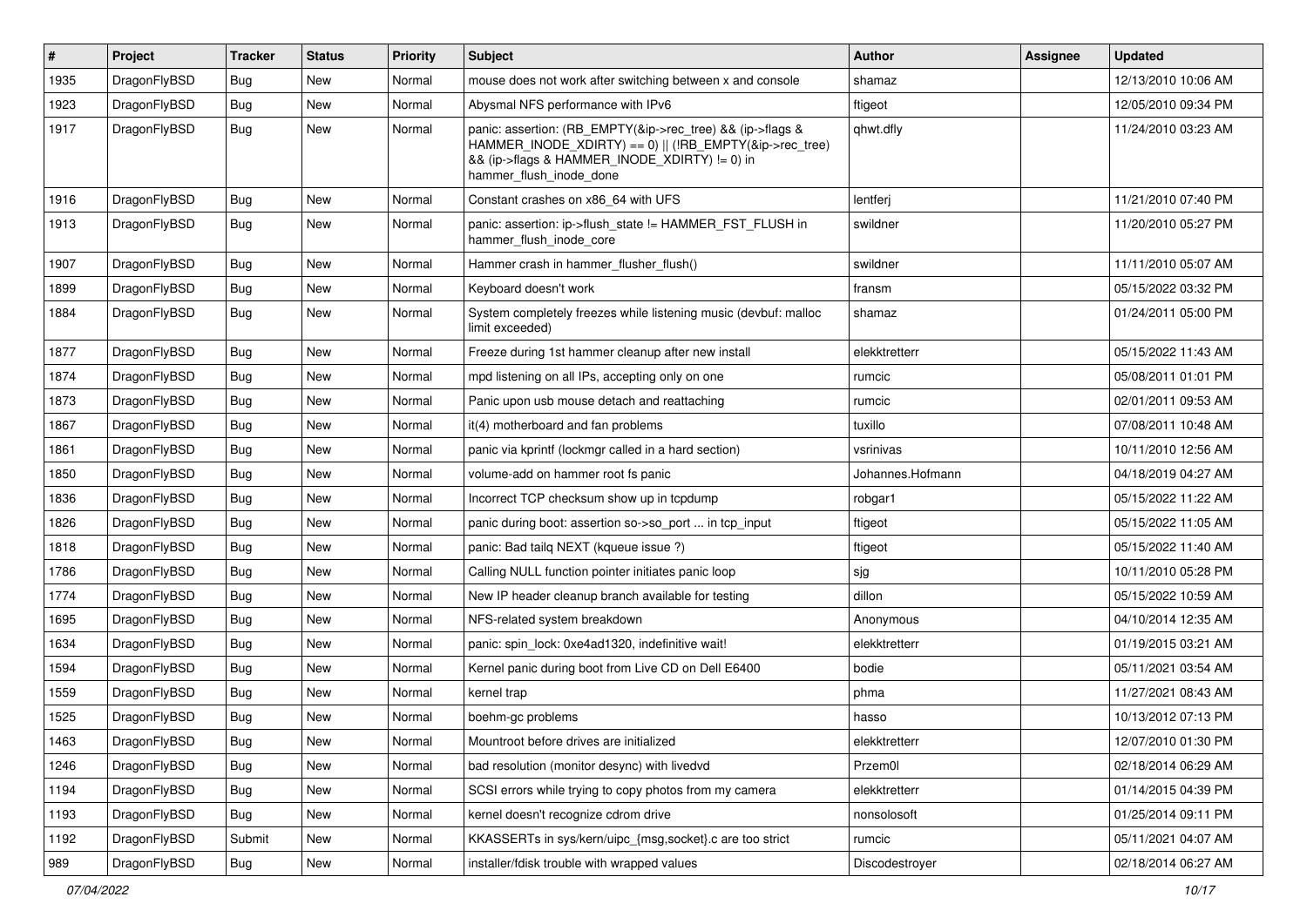| $\pmb{\#}$ | Project      | <b>Tracker</b> | <b>Status</b> | <b>Priority</b> | Subject                                                                                                            | <b>Author</b> | Assignee | <b>Updated</b>      |
|------------|--------------|----------------|---------------|-----------------|--------------------------------------------------------------------------------------------------------------------|---------------|----------|---------------------|
| 3317       | DragonFlyBSD | Bug            | In Progress   | Normal          | Network vtnet0 not working on Hetzner cloud                                                                        | mneumann      |          | 06/18/2022 03:55 AM |
| 3310       | DragonFlyBSD | Bug            | In Progress   | Normal          | NVMM+QEMU fail to boot with UEFI: Mem Assist Failed<br>[gpa=0xfffffff0]                                            | liweitianux   |          | 01/11/2022 03:22 PM |
| 3299       | DragonFlyBSD | Bug            | In Progress   | Normal          | DragonFlyBSD reports utterly wrong uptime (most of the time, right<br>after booting in)                            | adrian        |          | 11/11/2021 01:43 PM |
| 3269       | DragonFlyBSD | <b>Bug</b>     | In Progress   | Normal          | Is double-buffer'd buf still required by HAMMER2?                                                                  | tkusumi       |          | 05/12/2021 04:09 PM |
| 3021       | DragonFlyBSD | Bug            | In Progress   | Normal          | sys/dev/drm/i915/i915_gem_stolen.c:115]: (error) Signed integer<br>overflow for expression '65535<<20'             | dcb           |          | 04/11/2017 12:46 PM |
| 3011       | DragonFlyBSD | Bug            | In Progress   | Normal          | dragonfly/sys/dev/netif/re/re.c: suspicious code?                                                                  | dcb           |          | 07/29/2017 01:26 AM |
| 2731       | DragonFlyBSD | Bug            | In Progress   | Normal          | Screen full of random colors when starting Xorg with Intel Haswell<br>HD Graphics P4600                            | ikatzmaier    |          | 11/12/2014 04:08 PM |
| 2414       | DragonFlyBSD | Bug            | In Progress   | Normal          | Lenovo S10 acpi freeze (not new)                                                                                   | davshao       |          | 05/11/2021 04:13 AM |
| 2360       | DragonFlyBSD | <b>Bug</b>     | In Progress   | Normal          | Wishlist: virtio driver import                                                                                     | vsrinivas     |          | 06/04/2022 04:16 AM |
| 2351       | DragonFlyBSD | Bug            | In Progress   | Normal          | DFBSD v3.1.0.579.g44ccf - Stuck during startup, random freezes                                                     | tuxillo       |          | 04/24/2012 08:21 AM |
| 2345       | DragonFlyBSD | Bug            | In Progress   | Normal          | DFBSD v3.1.0.457.gd679f - NFS panic on diskless station                                                            | tuxillo       |          | 04/07/2012 05:22 PM |
| 2282       | DragonFlyBSD | Bug            | In Progress   | Normal          | gdb segfaults with certain corefiles                                                                               | tuxillo       |          | 01/18/2012 04:40 PM |
| 2013       | DragonFlyBSD | Bug            | In Progress   | Normal          | oversized DMA request loop                                                                                         | josepht       |          | 05/11/2021 04:06 AM |
| 1749       | DragonFlyBSD | Bug            | In Progress   | Normal          | HAMMER fsstress panic in hammer_flush_inode_core<br>'ip->flush_state != HAMMER_FST_FLUSH'                          | vsrinivas     |          | 05/11/2021 04:06 AM |
| 1744       | DragonFlyBSD | Bug            | In Progress   | Normal          | HAMMER fsstress panic in hammer_setup_child_callback                                                               | vsrinivas     |          | 05/11/2021 04:05 AM |
| 1669       | DragonFlyBSD | <b>Bug</b>     | In Progress   | Normal          | Drive wont open using button                                                                                       | elekktretterr |          | 02/29/2012 12:05 PM |
| 1661       | DragonFlyBSD | <b>Bug</b>     | In Progress   | Normal          | panic on password entry mount smb filesystem                                                                       | vsrinivas     |          | 11/27/2021 08:29 AM |
| 1502       | DragonFlyBSD | Bug            | In Progress   | Normal          | Lock while deleting files from nohistory HAMMER directories                                                        | hasso         |          | 03/10/2013 04:28 AM |
| 1398       | DragonFlyBSD | Submit         | In Progress   | Normal          | hdestroy(3) restricts hash key to point to malloc'ed space                                                         | Anonymous     |          | 08/20/2021 04:06 PM |
| 1368       | DragonFlyBSD | Bug            | In Progress   | Normal          | suspend signal race?                                                                                               | qhwt+dfly     |          | 05/11/2021 03:51 AM |
| 1336       | DragonFlyBSD | Bug            | In Progress   | Normal          | Still looking for reports of missed directory entries w/ HAMMER                                                    | dillon        |          | 05/11/2021 04:00 AM |
| 1307       | DragonFlyBSD | Bug            | In Progress   | Normal          | hammer tid -2 shows unexpected result                                                                              | corecode      |          | 10/18/2016 05:29 PM |
| 1218       | DragonFlyBSD | Bug            | In Progress   | Normal          | panic: assertion: error == 0 in hammer_start_transaction                                                           | rumcic        |          | 05/11/2021 04:00 AM |
| 1181       | DragonFlyBSD | Bug            | In Progress   | Normal          | ACX111 panic                                                                                                       | elekktretterr |          | 05/11/2021 04:00 AM |
| 604        | DragonFlyBSD | Bug            | In Progress   | Normal          | 1.8.1-RELEASE - clock runs fast on mainboard ASUS P5A-B                                                            | yeti          |          | 05/11/2021 03:55 AM |
| 331        | DragonFlyBSD | Bug            | In Progress   | Normal          | ftpsesame (aka Bridging S01E03)                                                                                    | bastyaelvtars |          | 03/09/2013 12:28 PM |
| 3152       | DragonFlyBSD | <b>Bug</b>     | Feedback      | Normal          | Console's size in ttyv0 and single user mode is sticking to 80x25,<br>while ttyv1 can make use of the whole screen | overtime      |          | 02/24/2019 01:08 AM |
| 2958       | DragonFlyBSD | Bug            | Feedback      | Normal          | Hammer FS dies during pruning after massive write load                                                             | neilb         |          | 10/11/2016 04:20 AM |
| 2957       | DragonFlyBSD | <b>Bug</b>     | Feedback      | Normal          | swapoff -a followed by swapon -a doesn't give your swap back                                                       | neilb         |          | 10/09/2016 04:17 AM |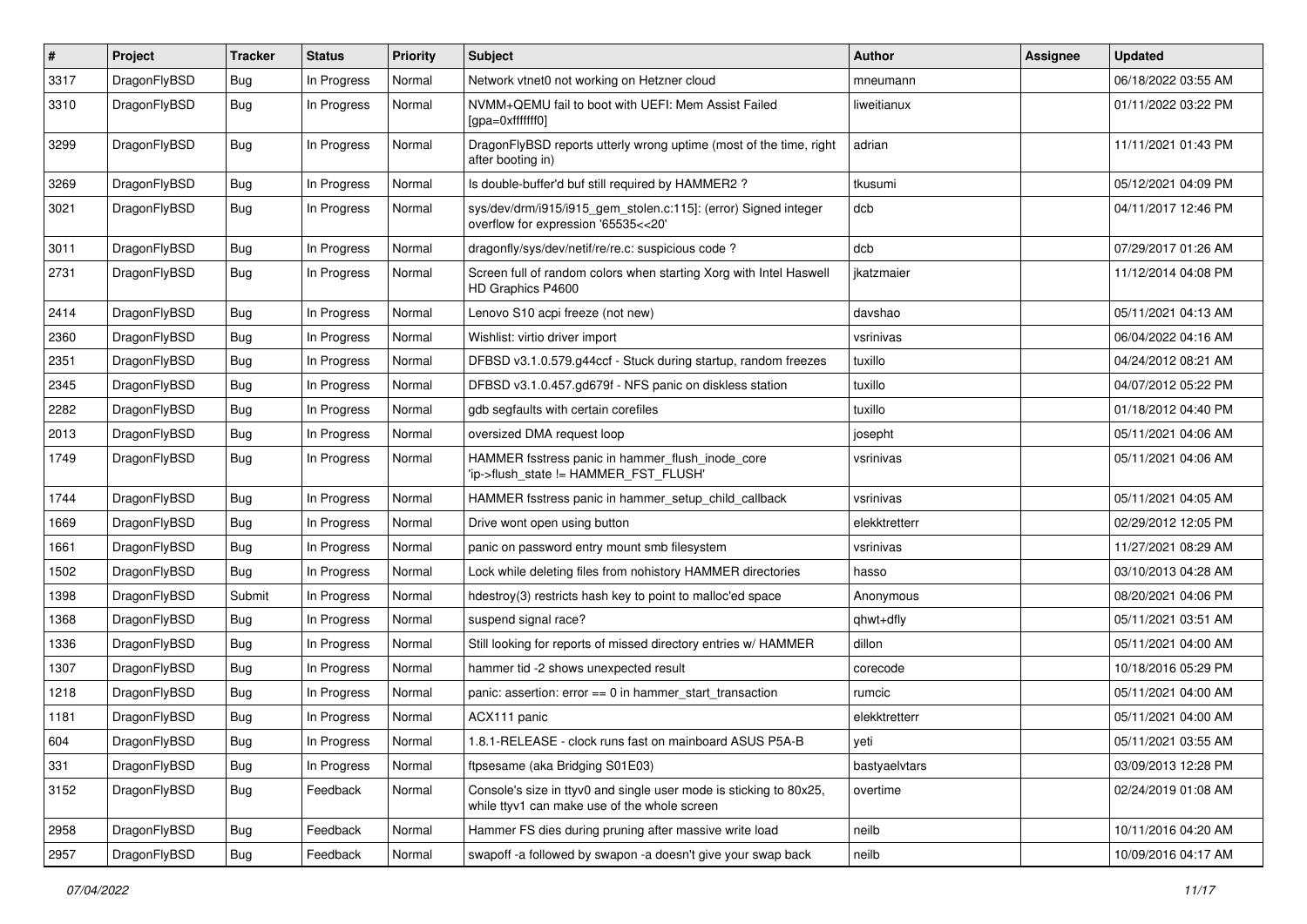| $\vert$ # | <b>Project</b> | <b>Tracker</b> | <b>Status</b> | <b>Priority</b> | <b>Subject</b>                                                                                  | Author           | Assignee | <b>Updated</b>      |
|-----------|----------------|----------------|---------------|-----------------|-------------------------------------------------------------------------------------------------|------------------|----------|---------------------|
| 2644      | DragonFlyBSD   | Bug            | Feedback      | Normal          | 3.6.0-REL trap 9 on boot                                                                        | memmerto         |          | 11/27/2021 08:08 AM |
| 2617      | DragonFlyBSD   | <b>Bug</b>     | Feedback      | Normal          | Possible issue with wireless mouse on 3.6 release                                               | FilippoMo        |          | 01/14/2015 03:42 PM |
| 2556      | DragonFlyBSD   | <b>Bug</b>     | Feedback      | Normal          | DragonFly v3.5.0.81.gd3479 - Process signal weirdness                                           | tuxillo          |          | 12/17/2013 03:48 PM |
| 2459      | DragonFlyBSD   | Bug            | Feedback      | Normal          | apic problems with HP Probook 4510s                                                             | thowe            |          | 11/27/2021 08:22 AM |
| 2288      | DragonFlyBSD   | <b>Bug</b>     | Feedback      | Normal          | Random IO performance loss introduced since January 1st                                         | lentferj         |          | 01/23/2013 04:21 PM |
| 2090      | DragonFlyBSD   | <b>Bug</b>     | Feedback      | Normal          | snd hda does not support headphone automute                                                     | justin           |          | 03/29/2012 08:03 PM |
| 2081      | DragonFlyBSD   | <b>Bug</b>     | Feedback      | Normal          | Panic on device "detach" / "failure"                                                            | vsrinivas        |          | 02/29/2012 07:11 AM |
| 1860      | DragonFlyBSD   | Bug            | Feedback      | Normal          | Panic while creating UFS fs on vn(4) for initrd                                                 | matthias         |          | 02/29/2012 07:16 AM |
| 1824      | DragonFlyBSD   | Bug            | Feedback      | Normal          | kernel panic, x86, 2.7.3.859.ge5104                                                             | akirchhoff135014 |          | 03/10/2013 07:49 AM |
| 1745      | DragonFlyBSD   | <b>Bug</b>     | Feedback      | Normal          | kmalloc panic                                                                                   | josepht          |          | 05/11/2021 04:05 AM |
| 1727      | DragonFlyBSD   | <b>Bug</b>     | Feedback      | Normal          | CD boot panic (2.6.1) (usb?)                                                                    | kiril            |          | 05/15/2022 05:10 AM |
| 1718      | DragonFlyBSD   | Bug            | Feedback      | Normal          | IDE disk drive not detected by x86 64 2.6.1 Live CD                                             | bcox             |          | 11/27/2021 08:25 AM |
| 1717      | DragonFlyBSD   | <b>Bug</b>     | Feedback      | Normal          | HAMMER panic in hammer_cursor_down()                                                            | josepht1         |          | 05/11/2021 04:05 AM |
| 1672      | DragonFlyBSD   | <b>Bug</b>     | Feedback      | Normal          | panic (trap 12) around btree_search() in 2.4.1-RELEASE                                          | floid            |          | 01/19/2015 03:36 AM |
| 1668      | DragonFlyBSD   | <b>Bug</b>     | Feedback      | Normal          | Power button not working                                                                        | elekktretterr    |          | 03/10/2013 06:22 AM |
| 1618      | DragonFlyBSD   | Bug            | Feedback      | Normal          | collision for 'struct pmap' when using RPC and <sys user.h=""></sys>                            | carenas          |          | 05/11/2021 04:05 AM |
| 1613      | DragonFlyBSD   | <b>Bug</b>     | Feedback      | Normal          | USB Keyboard not working on master                                                              | elekktretterr    |          | 05/11/2021 04:05 AM |
| 1592      | DragonFlyBSD   | <b>Bug</b>     | Feedback      | Normal          | AcpiOSUnmapMemory: Warning, deallocation did not track<br>allocation.                           | eocallaghan      |          | 06/02/2014 07:45 AM |
| 1591      | DragonFlyBSD   | <b>Bug</b>     | Feedback      | Normal          | Lenovo X301 hangs with AHCI Driver CMD TIMEOUT<br>STS=d0 <bsy></bsy>                            | eocallaghan      |          | 05/11/2021 04:05 AM |
| 1580      | DragonFlyBSD   | <b>Bug</b>     | Feedback      | Normal          | Panic (Fatal trap 12: page fault while in kernel mode) while playing<br>with pf and netif names | rumcic           |          | 12/21/2018 01:21 AM |
| 1577      | DragonFlyBSD   | <b>Bug</b>     | Feedback      | Normal          | panic: assertion: leaf->base.obj_id == ip->obj_id in<br>hammer_ip_delete_range                  | qhwt+dfly        |          | 05/11/2021 04:01 AM |
| 1563      | DragonFlyBSD   | <b>Bug</b>     | Feedback      | Normal          | reset(1) doesn't reset terminal to the defaults                                                 | hasso            |          | 03/10/2013 04:17 AM |
| 1560      | DragonFlyBSD   | <b>Bug</b>     | Feedback      | Normal          | Unable to modify partition table on ThinkPad T61p during install                                | rehsack          |          | 01/15/2015 08:57 AM |
| 1521      | DragonFlyBSD   | <b>Bug</b>     | Feedback      | Normal          | amd64 2.4 livecd won't mount root at boot                                                       | bolapara         |          | 01/28/2018 03:45 AM |
| 1489      | DragonFlyBSD   | <b>Bug</b>     | Feedback      | Normal          | panic: ufs_dirbad: bad dir                                                                      | rumcic           |          | 03/10/2013 04:34 AM |
| 1486      | DragonFlyBSD   | <b>Bug</b>     | Feedback      | Normal          | Interrupt storm related to SATA DVD device                                                      | hasso            |          | 05/11/2021 04:01 AM |
| 1481      | DragonFlyBSD   | <b>Bug</b>     | Feedback      | Normal          | panic: assertion: kva p(buf) in soopt from kbuf (after ipfw pipe<br>show, 2.2.1-R)              | combiner         |          | 05/11/2021 04:01 AM |
| 1456      | DragonFlyBSD   | <b>Bug</b>     | Feedback      | Normal          | Microsoft wireless desktop problems                                                             | elekktretterr    |          | 01/15/2015 08:34 AM |
| 1454      | DragonFlyBSD   | Bug            | Feedback      | Normal          | Unable to boot from external USB DVD drive                                                      | elekktretterr    |          | 05/11/2021 04:01 AM |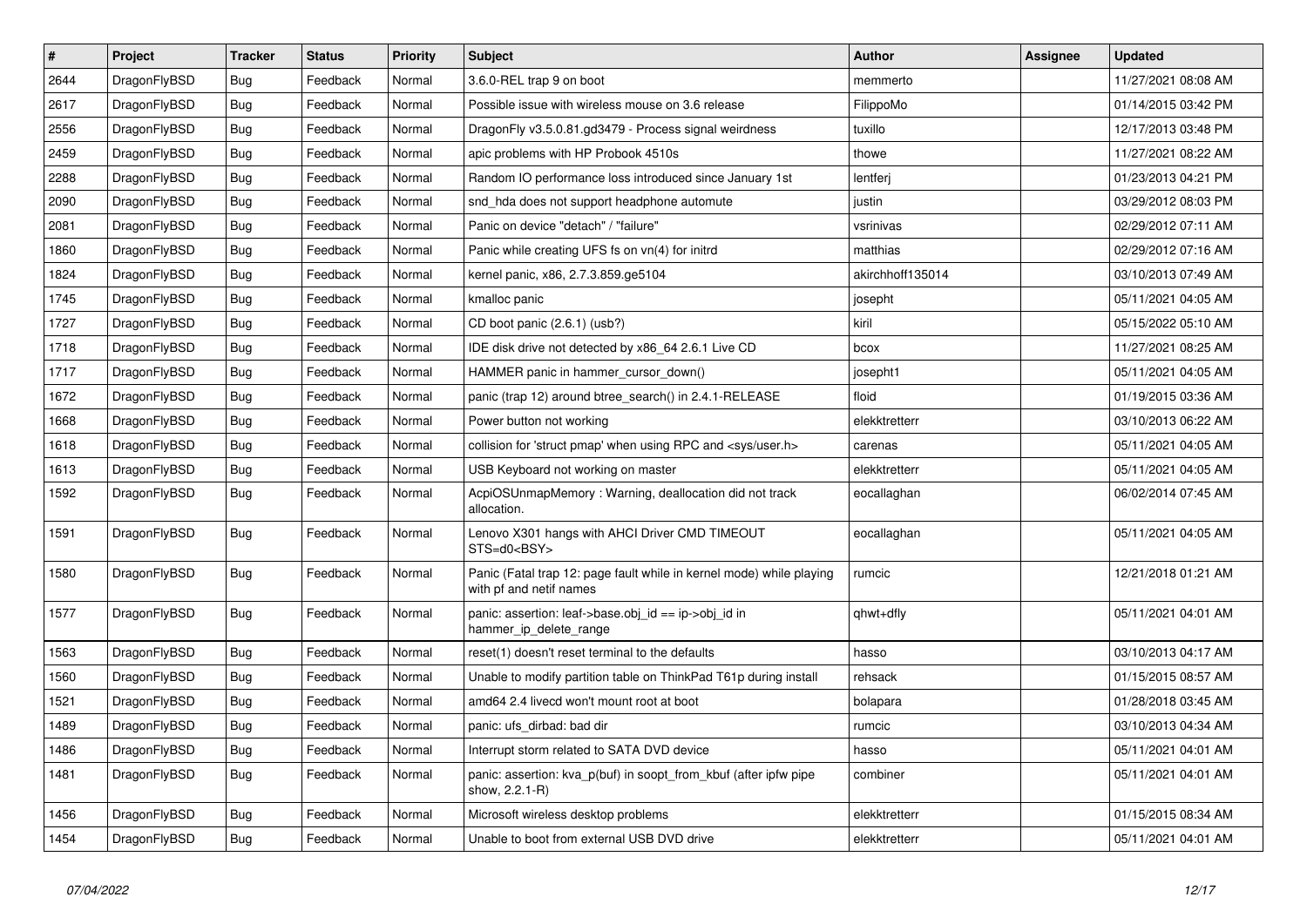| $\#$ | <b>Project</b> | <b>Tracker</b> | <b>Status</b> | <b>Priority</b> | <b>Subject</b>                                                                                                                                            | <b>Author</b>  | Assignee | Updated             |
|------|----------------|----------------|---------------|-----------------|-----------------------------------------------------------------------------------------------------------------------------------------------------------|----------------|----------|---------------------|
| 1448 | DragonFlyBSD   | <b>Bug</b>     | Feedback      | Normal          | panic: assertion: _tp->tt_msg->tt_cpuid == mycpuid in<br>tcp callout active tcp output tcp usr send netmsg pru send<br>netmsg service tcpmsg service loop | dillon         |          | 05/11/2021 04:00 AM |
| 1429 | DragonFlyBSD   | Bug            | Feedback      | Normal          | vkernel bug - "mfree: m->m_nextpkt != NULL"                                                                                                               | dillon         |          | 05/11/2021 04:00 AM |
| 1387 | DragonFlyBSD   | Bug            | Feedback      | Normal          | zero-size malloc and ps: kvm getprocs: Bad address                                                                                                        | qhwt+dfly      |          | 05/11/2021 04:00 AM |
| 1332 | DragonFlyBSD   | <b>Bug</b>     | Feedback      | Normal          | DFBSD 2.2 - Booting usbcdrom/usbsticks on thinkpad hangs on<br>"BTX Halted"                                                                               | tuxillo        |          | 05/11/2021 04:00 AM |
| 1330 | DragonFlyBSD   | <b>Bug</b>     | Feedback      | Normal          | Hammer, usb disk, SYNCHRONIZE CACHE failure                                                                                                               | josepht        |          | 06/02/2014 04:56 AM |
| 1282 | DragonFlyBSD   | Bug            | Feedback      | Normal          | panic (trap 12) when booting SMP kernel on Atom 330 (dual core)                                                                                           | tomaz.borstnar |          | 05/11/2021 04:00 AM |
| 1250 | DragonFlyBSD   | <b>Bug</b>     | Feedback      | Normal          | Panic upon plugging an USB flash drive into the machine                                                                                                   | rumcic         |          | 03/10/2013 05:17 AM |
| 1249 | DragonFlyBSD   | <b>Bug</b>     | Feedback      | Normal          | panic: ffs vfree: freeing free inode                                                                                                                      | rumcic         |          | 03/10/2013 05:13 AM |
| 1144 | DragonFlyBSD   | Bug            | Feedback      | Normal          | Incorrect clock under KVM                                                                                                                                 | msylvan        |          | 03/09/2013 01:17 PM |
| 1101 | DragonFlyBSD   | Bug            | Feedback      | Normal          | ohci related panic                                                                                                                                        | polachok       |          | 05/11/2021 04:00 AM |
| 979  | DragonFlyBSD   | <b>Bug</b>     | Feedback      | Normal          | Failure-prone USB mass storage (SB600? msdosfs? CAM?)                                                                                                     | floid          |          | 01/15/2015 08:38 AM |
| 846  | DragonFlyBSD   | <b>Bug</b>     | Feedback      | Normal          | USB bugs:usb mouse can't used!                                                                                                                            | frankning      |          | 01/15/2015 08:36 AM |
| 806  | DragonFlyBSD   | <b>Bug</b>     | Feedback      | Normal          | boot error on MacBook                                                                                                                                     | tralamazza     |          | 06/04/2022 05:28 AM |
| 570  | DragonFlyBSD   | Bug            | Feedback      | Normal          | 1.8.x: ACPI problems                                                                                                                                      | qhwt+dfly      |          | 06/02/2014 03:45 AM |
| 243  | DragonFlyBSD   | <b>Bug</b>     | Feedback      | Normal          | weird behavior in the shell                                                                                                                               | swildner       |          | 05/31/2022 02:51 PM |
| 1430 | DragonFlyBSD   | <b>Bug</b>     | <b>New</b>    | Normal          | Buggy w(1)?                                                                                                                                               | hasso          | alexh    | 11/24/2010 08:09 AM |
| 2353 | DragonFlyBSD   | Bug            | In Progress   | Normal          | panic: assertion "gd->gd spinlocks $wr == 0$ " failed in<br>bsd4 schedulerclock                                                                           | jaydg          | alexh    | 11/28/2012 01:57 AM |
| 2100 | DragonFlyBSD   | <b>Bug</b>     | Feedback      | Normal          | devfs related panic                                                                                                                                       | sepherosa      | alexh    | 07/10/2011 02:29 PM |
| 3154 | DragonFlyBSD   | Submit         | <b>New</b>    | Normal          | Update serial handling in bootloader                                                                                                                      | ddegroot       | dillon   | 11/06/2018 11:21 PM |
| 2092 | DragonFlyBSD   | Bug            | New           | Normal          | Panic: Bad link elm 0x next->prev != elm                                                                                                                  | masterblaster  | dillon   | 12/04/2011 12:49 PM |
| 2819 | DragonFlyBSD   | Bug            | In Progress   | Normal          | Random micro system freezes after a week of uptime                                                                                                        | ftigeot        | dillon   | 08/16/2015 08:46 PM |
| 2037 | DragonFlyBSD   | Bug            | Feedback      | Normal          | Panic Bad link elm while building packages                                                                                                                | ftigeot        | dillon   | 04/21/2011 07:20 AM |
| 1411 | DragonFlyBSD   | <b>Bug</b>     | Feedback      | Normal          | Burning doesn't work with ahci(4)                                                                                                                         | hasso          | dillon   | 05/11/2021 04:00 AM |
| 3031 | DragonFlyBSD   | Submit         | In Progress   | Normal          | Update drm/radeon to Linux 4.7.10 as much as possible                                                                                                     | davshao        | ftigeot  | 08/19/2021 12:33 PM |
| 1593 | DragonFlyBSD   | Bug            | Feedback      | Normal          | panic: assertion: $ccb == ap > ap$ err $ccb$ in ahci put err $ccb$                                                                                        | ftigeot        | ftigeot  | 05/15/2022 05:09 AM |
| 1964 | DragonFlyBSD   | <b>Bug</b>     | <b>New</b>    | Normal          | iwn (panic assertion : wlan_assert_serialized)                                                                                                            | sjmm.ptr       | josepht  | 02/01/2011 12:57 PM |
| 1946 | DragonFlyBSD   | <b>Bug</b>     | New           | Normal          | ieee80211 panic                                                                                                                                           | pavalos        | josepht  | 01/27/2011 06:00 PM |
| 1969 | DragonFlyBSD   | Bug            | New           | Normal          | pf-related network problem                                                                                                                                | pavalos        | lentferj | 02/01/2011 06:57 PM |
| 2549 | DragonFlyBSD   | Bug            | In Progress   | Normal          | netgraph7: Kernel page fault.                                                                                                                             | russiane39     | nant     | 05/10/2013 11:20 PM |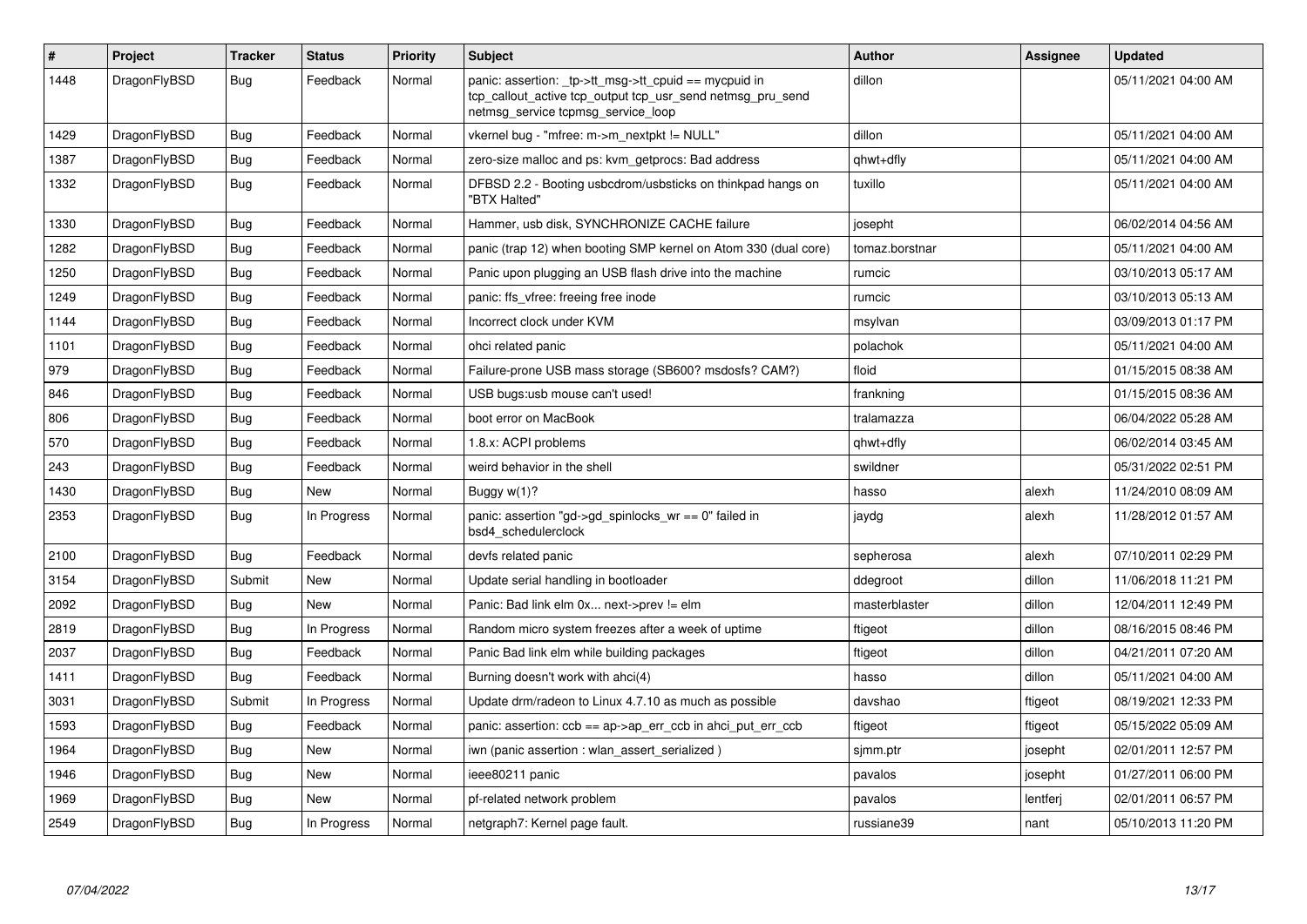| #    | Project      | Tracker    | <b>Status</b> | <b>Priority</b> | <b>Subject</b>                                                                                                                                           | Author           | Assignee  | <b>Updated</b>      |
|------|--------------|------------|---------------|-----------------|----------------------------------------------------------------------------------------------------------------------------------------------------------|------------------|-----------|---------------------|
| 2822 | DragonFlyBSD | Bug        | New           | Normal          | USB 3.0 stick throws "reading primary partition table: error<br>accessing offset 000[] for 152" error, while the stick works on any<br>other OS I tested | revuwa           | profmakx  | 06/29/2015 05:56 AM |
| 2746 | DragonFlyBSD | <b>Bug</b> | New           | Normal          | some fraction of xterms started from the xmonad window manager<br>get killed with SIGALRM                                                                | isenmann         | profmakx  | 12/28/2014 02:51 AM |
| 168  | DragonFlyBSD | Bug        | In Progress   | Normal          | Livelocked limit engaged while trying to setup IPW wireless                                                                                              | mschacht         | sepherosa | 05/11/2021 04:05 AM |
| 1769 | DragonFlyBSD | Bug        | New           | Normal          | panic: assertion: _tp->tt_msg->tt_cpuid == mycpuid in<br>tcp callout active                                                                              | pavalos          | sjg       | 05/15/2022 11:07 AM |
| 1302 | DragonFlyBSD | Bug        | In Progress   | Normal          | Checkpoint regression?                                                                                                                                   | sjg              | sjg       | 07/10/2013 05:22 PM |
| 2585 | DragonFlyBSD | <b>Bug</b> | New           | Normal          | Dfly 3.4.3 on ESXi 5.1, HP Smart Array P410 passthrough<br>recognised, but not functioning                                                               | yggdrasil        | swildner  | 05/09/2022 08:14 AM |
| 2265 | DragonFlyBSD | <b>Bug</b> | <b>New</b>    | Normal          | mbsrtowcs does not properly handle invalid mbstate_t in ps                                                                                               | c.turner1        | swildner  | 01/10/2012 07:56 PM |
| 341  | DragonFlyBSD | Bug        | <b>New</b>    | Normal          | Vinum erroneously repors devices as busy                                                                                                                 | corecode         | swildner  | 01/21/2012 04:50 AM |
| 3314 | DragonFlyBSD | <b>Bug</b> | New           | Normal          | Bring virtio console(4) from FreeBSD                                                                                                                     | tuxillo          | tuxillo   | 05/29/2022 08:24 AM |
| 2496 | DragonFlyBSD | Bug        | <b>New</b>    | Normal          | NTFS malloc limit exceeded                                                                                                                               | plasmob          | tuxillo   | 02/19/2013 08:47 AM |
| 2416 | DragonFlyBSD | <b>Bug</b> | New           | Normal          | 'entry can be removed on mounted nfs filesystem                                                                                                          | ftigeot          | tuxillo   | 06/03/2014 04:40 AM |
| 1876 | DragonFlyBSD | <b>Bug</b> | <b>New</b>    | Normal          | devfs in $ ail + logging$ out from console(ttyv1+) -> panic                                                                                              | qhwt.dfly        | tuxillo   | 05/31/2022 03:24 PM |
| 1556 | DragonFlyBSD | <b>Bug</b> | New           | Normal          | many processes stuck in "hmrrcm", system unusable                                                                                                        | corecode         | tuxillo   | 05/11/2021 03:52 AM |
| 1474 | DragonFlyBSD | <b>Bug</b> | New           | Normal          | ithread 1 unexpectedly rescheduled                                                                                                                       | corecode         | tuxillo   | 05/11/2021 03:52 AM |
| 1442 | DragonFlyBSD | Bug        | New           | Normal          | blocking SIGSEGV and triggering a segment violation produces an<br>all CPU consuming process                                                             | corecode         | tuxillo   | 05/11/2021 03:52 AM |
| 1440 | DragonFlyBSD | <b>Bug</b> | New           | Normal          | ptrace/gdb doesn't work after process blocks SIGTRAP                                                                                                     | corecode         | tuxillo   | 05/11/2021 03:52 AM |
| 1293 | DragonFlyBSD | Bug        | <b>New</b>    | Normal          | 2.2.1-REL Installer Request                                                                                                                              | mk               | tuxillo   | 05/11/2021 04:00 AM |
| 731  | DragonFlyBSD | <b>Bug</b> | New           | Normal          | system freeze on "slice too large"                                                                                                                       | corecode         | tuxillo   | 06/25/2022 04:01 AM |
| 3318 | DragonFlyBSD | <b>Bug</b> | In Progress   | Normal          | Segmenation fault when a process resumed with checkpt exits                                                                                              | zabolekar        | tuxillo   | 06/18/2022 08:24 AM |
| 3295 | DragonFlyBSD | Bug        | In Progress   | Normal          | Adapt devel/libvirt for nvmm                                                                                                                             | tuxillo          | tuxillo   | 11/03/2021 04:56 PM |
| 3160 | DragonFlyBSD | Submit     | In Progress   | Normal          | State the implementation difference in pkill/pgrep manual                                                                                                | sevan            | tuxillo   | 06/03/2022 05:15 PM |
| 3145 | DragonFlyBSD | Submit     | In Progress   | Normal          | Update libelf to FreeBSD 12 current and build as base library usable<br>by ports                                                                         | davshao          | tuxillo   | 08/20/2021 03:58 PM |
| 3028 | DragonFlyBSD | <b>Bug</b> | In Progress   | Normal          | installer: confusion of set/get disk encryption passphrase dialogs                                                                                       | liweitianux      | tuxillo   | 06/03/2022 05:13 PM |
| 2358 | DragonFlyBSD | <b>Bug</b> | In Progress   | Normal          | DFBSD v3.0.2.32.g928ca - panic: hammer: insufficient undo FIFO<br>space!                                                                                 | tuxillo          | tuxillo   | 05/10/2021 02:50 AM |
| 1921 | DragonFlyBSD | Bug        | In Progress   | Normal          | we miss mlockall                                                                                                                                         | alexh            | tuxillo   | 06/18/2022 04:08 AM |
| 1700 | DragonFlyBSD | Submit     | In Progress   | Normal          | skip boot2 menu on <enter></enter>                                                                                                                       | Johannes.Hofmann | tuxillo   | 05/15/2022 08:35 AM |
| 1584 | DragonFlyBSD | <b>Bug</b> | In Progress   | Normal          | can't use ssh from jail: debug1: read_passphrase: can't open<br>/dev/tty: Device busy                                                                    | corecode         | tuxillo   | 05/11/2021 03:53 AM |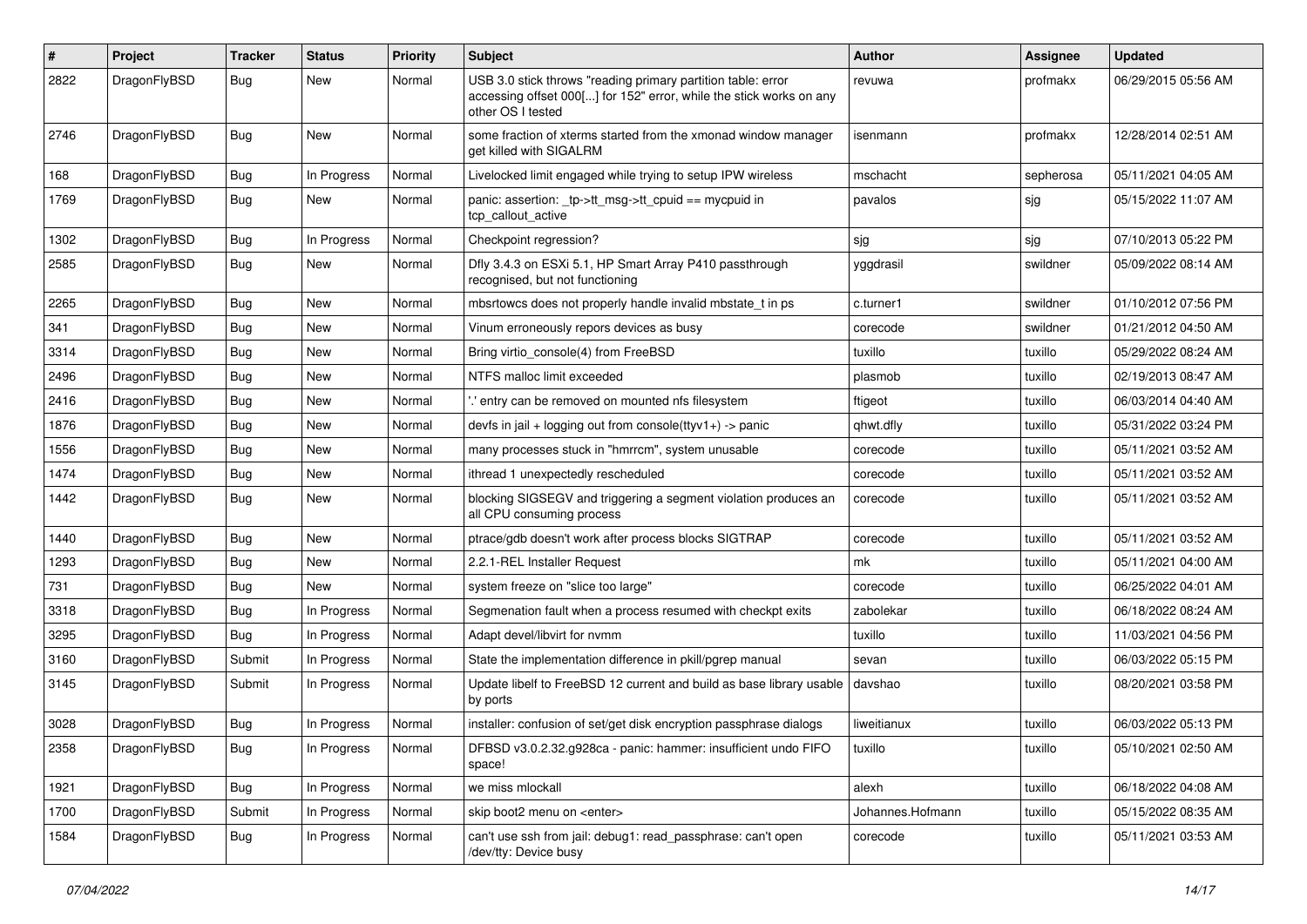| $\pmb{\#}$ | Project      | <b>Tracker</b> | <b>Status</b> | <b>Priority</b> | <b>Subject</b>                                                                             | <b>Author</b>   | Assignee  | <b>Updated</b>      |
|------------|--------------|----------------|---------------|-----------------|--------------------------------------------------------------------------------------------|-----------------|-----------|---------------------|
| 1583       | DragonFlyBSD | Bug            | In Progress   | Normal          | panic: assertion: cursor->trans->sync_lock_refs > 0 in<br>hammer_recover_cursor            | corecode        | tuxillo   | 05/11/2021 03:53 AM |
| 1547       | DragonFlyBSD | Bug            | In Progress   | Normal          | disklabel64 automatic sizing                                                               | corecode        | tuxillo   | 05/11/2021 03:52 AM |
| 1528       | DragonFlyBSD | <b>Bug</b>     | In Progress   | Normal          | ktrace does not show proper return values for pipe(2)                                      | corecode        | tuxillo   | 05/11/2021 03:52 AM |
| 1475       | DragonFlyBSD | Bug            | In Progress   | Normal          | kernel blocks with low memory and syscons setting a high res mode<br>/ scrollback          | corecode        | tuxillo   | 05/11/2021 03:52 AM |
| 1469       | DragonFlyBSD | Bug            | In Progress   | Normal          | Hammer history security concern                                                            | corecode        | tuxillo   | 05/11/2021 03:52 AM |
| 1390       | DragonFlyBSD | Bug            | In Progress   | Normal          | Use id_t type for {get,set}priority()                                                      | Anonymous       | tuxillo   | 07/05/2019 02:18 AM |
| 1030       | DragonFlyBSD | Bug            | In Progress   | Normal          | msdosfs umount panic                                                                       | corecode        | tuxillo   | 05/11/2021 03:51 AM |
| 998        | DragonFlyBSD | Bug            | In Progress   | Normal          | Unconfiguring a vn while it is mounted                                                     | rumcic          | tuxillo   | 05/11/2021 04:00 AM |
| 781        | DragonFlyBSD | Bug            | In Progress   | Normal          | fdisk uses wrong geometry on usb flash drives                                              | corecode        | tuxillo   | 05/11/2021 03:50 AM |
| 742        | DragonFlyBSD | Bug            | In Progress   | Normal          | umount problems with multiple mounts                                                       | corecode        | tuxillo   | 06/25/2022 04:02 AM |
| 2717       | DragonFlyBSD | Submit         | Feedback      | Normal          | Out of range numeric handling                                                              | dclink          | tuxillo   | 05/11/2021 04:08 AM |
| 2438       | DragonFlyBSD | Submit         | Feedback      | Normal          | <b>TRIM</b> fixes                                                                          | Anonymous       | tuxillo   | 05/11/2021 03:45 AM |
| 1587       | DragonFlyBSD | Bug            | Feedback      | Normal          | can't gdb across fork                                                                      | corecode        | tuxillo   | 05/11/2021 03:54 AM |
| 1579       | DragonFlyBSD | Bug            | Feedback      | Normal          | dfly 2.4.1 does not like HP DL360G4p and Smart Array 6400 with<br>MSA <sub>20</sub>        | tomaz.borstnar  | tuxillo   | 06/02/2014 02:44 PM |
| 1397       | DragonFlyBSD | Bug            | Feedback      | Normal          | jobs -I output inconsistency when called from script                                       | Anonymous       | tuxillo   | 05/15/2022 05:07 AM |
| 1287       | DragonFlyBSD | Bug            | Feedback      | Normal          | altg configuration doesn't work                                                            | corecode        | tuxillo   | 05/11/2021 03:51 AM |
| 911        | DragonFlyBSD | Bug            | Feedback      | Normal          | kldload/kernel linker can exceed malloc reserve and panic system                           | corecode        | tuxillo   | 05/11/2021 03:51 AM |
| 901        | DragonFlyBSD | Bug            | Feedback      | Normal          | route show needs to get data from all cpus                                                 | corecode        | tuxillo   | 05/11/2021 03:50 AM |
| 847        | DragonFlyBSD | <b>Bug</b>     | Feedback      | Normal          | processes getting stuck on mount point                                                     | corecode        | tuxillo   | 05/11/2021 03:50 AM |
| 3089       | DragonFlyBSD | Bug            | In Progress   | Normal          | vtnet(4) - disable TCP checksum offload by default                                         | jlane           | vadaszi   | 05/11/2021 04:14 AM |
| 2391       | DragonFlyBSD | Bug            | In Progress   | Normal          | System lock with ahci and acpi enabled on ATI RS690 chipset with<br>SMB600 sata controller | jorisgio        | vadaszi   | 06/03/2015 03:51 PM |
| 2577       | DragonFlyBSD | Bug            | New           | Normal          | virtio-blk iops performance is cpu limited on high end devices                             | $g$ js278       | vsrinivas | 08/01/2013 02:28 PM |
| 2370       | DragonFlyBSD | Bug            | New           | Normal          | panic: ffs_valloc: dup alloc                                                               | marino          | vsrinivas | 02/01/2013 09:28 AM |
| 2113       | DragonFlyBSD | Bug            | <b>New</b>    | Normal          | nmalloc threaded program fork leak                                                         | vsrinivas       | vsrinivas | 08/11/2011 07:25 PM |
| 3311       | DragonFlyBSD | <b>Bug</b>     | New           | Low             | TrueCrypt support may cause kernel crash                                                   | arcade@b1t.name |           | 04/29/2022 06:19 AM |
| 3228       | DragonFlyBSD | <b>Bug</b>     | New           | Low             | pfi_kif_unref: state refcount <= 0 in dmesg                                                | justin          |           | 03/05/2021 06:39 AM |
| 3132       | DragonFlyBSD | Bug            | New           | Low             | unifdef mined                                                                              | bcallah         |           | 04/26/2018 08:34 PM |
| 3107       | DragonFlyBSD | <b>Bug</b>     | New           | Low             | ACPI interrupt storm when loading i915 on Lenovo T460                                      | oyvinht         |           | 07/15/2020 07:01 AM |
| 3101       | DragonFlyBSD | <b>Bug</b>     | New           | Low             | PFI CGI install not working in dragonflybsd 5.0.1 USB install                              | bnegre82        |           | 05/11/2021 04:14 AM |
| 3024       | DragonFlyBSD | Bug            | New           | Low             | sys/dev/netif/wi/if_wi.c:1090]: (style) Redundant condition                                | dcb             |           | 04/11/2017 11:56 AM |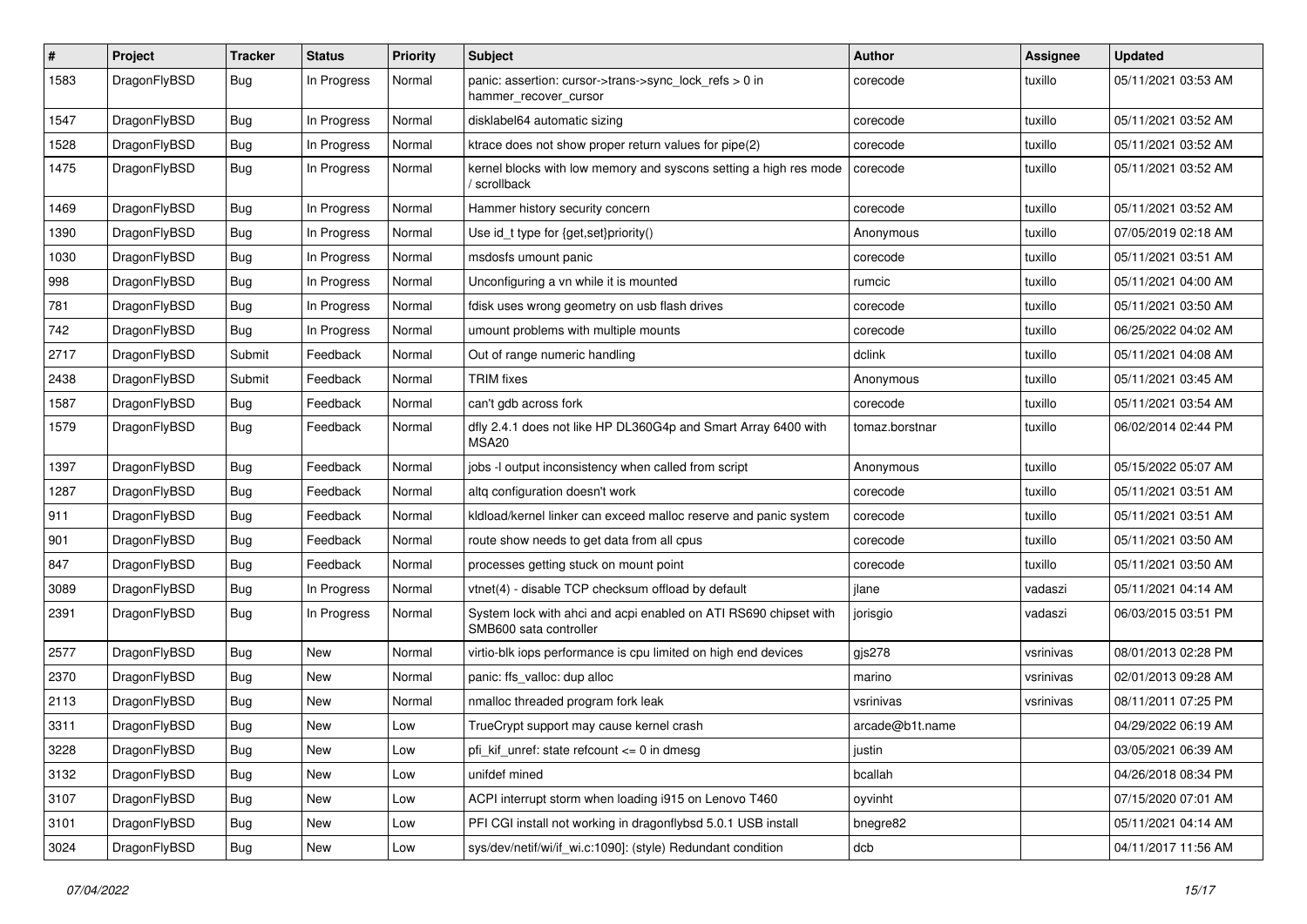| #    | Project      | <b>Tracker</b> | <b>Status</b> | <b>Priority</b> | Subject                                                                                                       | <b>Author</b>      | Assignee | <b>Updated</b>      |
|------|--------------|----------------|---------------|-----------------|---------------------------------------------------------------------------------------------------------------|--------------------|----------|---------------------|
| 2931 | DragonFlyBSD | <b>Bug</b>     | <b>New</b>    | Low             | 'gdb' of 'vkernel' unable to print backtrace                                                                  | tofergus           |          | 07/26/2016 01:51 PM |
| 2887 | DragonFlyBSD | <b>Bug</b>     | New           | Low             | Missing extattr_namespace_to_string and<br>extattr_string_to_namespace functions                              | rubenk             |          | 02/06/2016 05:09 AM |
| 2882 | DragonFlyBSD | Bug            | <b>New</b>    | Low             | bridge sends packets from individual interfaces                                                               | arcade@b1t.name    |          | 01/09/2016 12:43 PM |
| 2878 | DragonFlyBSD | Bug            | New           | Low             | [fix] CCVER problem when using clang and cpu extensions<br>(intrinsics)                                       | arcade@b1t.name    |          | 06/24/2016 04:25 AM |
| 2877 | DragonFlyBSD | Bug            | <b>New</b>    | Low             | sed fails when working with UTF-8 locale and non-UTF symbols                                                  | arcade@b1t.name    |          | 12/30/2015 11:20 AM |
| 2859 | DragonFlyBSD | Bug            | <b>New</b>    | Low             | Installer configuration menu always highlights "Select timezone", no<br>matter which step was last completed. | cgag               |          | 12/02/2015 01:54 PM |
| 2858 | DragonFlyBSD | <b>Bug</b>     | New           | Low             | Installer "Local or UTC" question should have "No" selected by<br>default.                                    | cgag               |          | 12/02/2015 01:18 PM |
| 2790 | DragonFlyBSD | Submit         | New           | Low             | filedesc softrefs increment code factoring                                                                    | dclink             |          | 02/21/2015 04:00 AM |
| 2680 | DragonFlyBSD | Bug            | <b>New</b>    | Low             | boot0cfg update makes box unbootable                                                                          | herrgard           |          | 06/10/2014 06:02 AM |
| 2675 | DragonFlyBSD | Bug            | New           | Low             | Ultimate N WiFi Link 5300 get iwn_intr: fatal firmware error on 5GHz                                          | revuwa             |          | 05/11/2021 04:07 AM |
| 2552 | DragonFlyBSD | Bug            | New           | Low             | hammer recovery should indicate progress                                                                      | phma               |          | 05/03/2013 12:13 AM |
| 2529 | DragonFlyBSD | Bug            | New           | Low             | Sundance network adapter is not detected and attached                                                         | kworr              |          | 03/25/2013 02:29 AM |
| 2403 | DragonFlyBSD | Bug            | New           | Low             | newfs -E doesn't handle /dev/serno device names properly                                                      | ftigeot            |          | 08/17/2012 05:07 AM |
| 2095 | DragonFlyBSD | Bug            | <b>New</b>    | Low             | Running installer post-install: Unsupported DFUI transport "                                                  | greenrd            |          | 06/26/2011 09:20 AM |
| 2020 | DragonFlyBSD | Bug            | New           | Low             | Port brcm80211 driver from Linux to DragonFly BSD                                                             | studer             |          | 03/05/2011 10:54 PM |
| 1982 | DragonFlyBSD | Bug            | New           | Low             | There is no linuxulator on x86-64                                                                             | herrgard           |          | 05/31/2022 02:25 PM |
| 1947 | DragonFlyBSD | Bug            | <b>New</b>    | Low             | GA-880GM-UD2H (rev. 1.3) AHCI fails to detect disks at the end of<br>the RAID controller                      | eocallaghan        |          | 11/27/2021 08:46 AM |
| 1882 | DragonFlyBSD | Bug            | New           | Low             | Idea for handling new USB vendor/device codes                                                                 | bmk                |          | 10/20/2010 12:15 PM |
| 1313 | DragonFlyBSD | Bug            | New           | Low             | Signal code in kernel needs major overhaul (signal queues,<br>si code, si addr)                               | hasso              |          | 05/11/2021 04:00 AM |
| 2797 | DragonFlyBSD | Bug            | In Progress   | Low             | vkernels with & without machdep.pmap_mmu_optimize                                                             | yellowrabbit2010   |          | 11/27/2021 08:06 AM |
| 2631 | DragonFlyBSD | Bug            | In Progress   | Low             | Verify library versioning current with full package build and switch it<br>on (after publishing packages)     | tuxillo            |          | 05/11/2021 04:06 AM |
| 1148 | DragonFlyBSD | Bug            | In Progress   | Low             | BCM4311 wireless network adapter detected but not functional                                                  | archimedes.gaviola |          | 05/11/2021 04:00 AM |
| 725  | DragonFlyBSD | Bug            | In Progress   | Low             | 'make distribution' fails w/'ro' /usr/obj                                                                     | c.turner           |          | 03/09/2013 01:01 PM |
| 2636 | DragonFlyBSD | Bug            | Feedback      | Low             | Add -x flag to iostat (a la solaris)                                                                          | tuxillo            |          | 05/11/2021 04:07 AM |
| 285  | DragonFlyBSD | <b>Bug</b>     | Feedback      | Low             | interrupt latency with re without ip address configured                                                       | thomas.nikolajsen  |          | 02/20/2014 10:30 AM |
| 1538 | DragonFlyBSD | <b>Bug</b>     | New           | Low             | mountroot should probe file systems                                                                           | corecode           | alexh    | 11/24/2010 06:35 PM |
| 1127 | DragonFlyBSD | <b>Bug</b>     | Feedback      | Low             | cdrom drive not detected                                                                                      | tgr                | corecode | 01/15/2015 08:55 AM |
| 385  | DragonFlyBSD | <b>Bug</b>     | Feedback      | Low             | Mail archive address removal                                                                                  | justin             | justin   | 03/09/2013 11:24 AM |